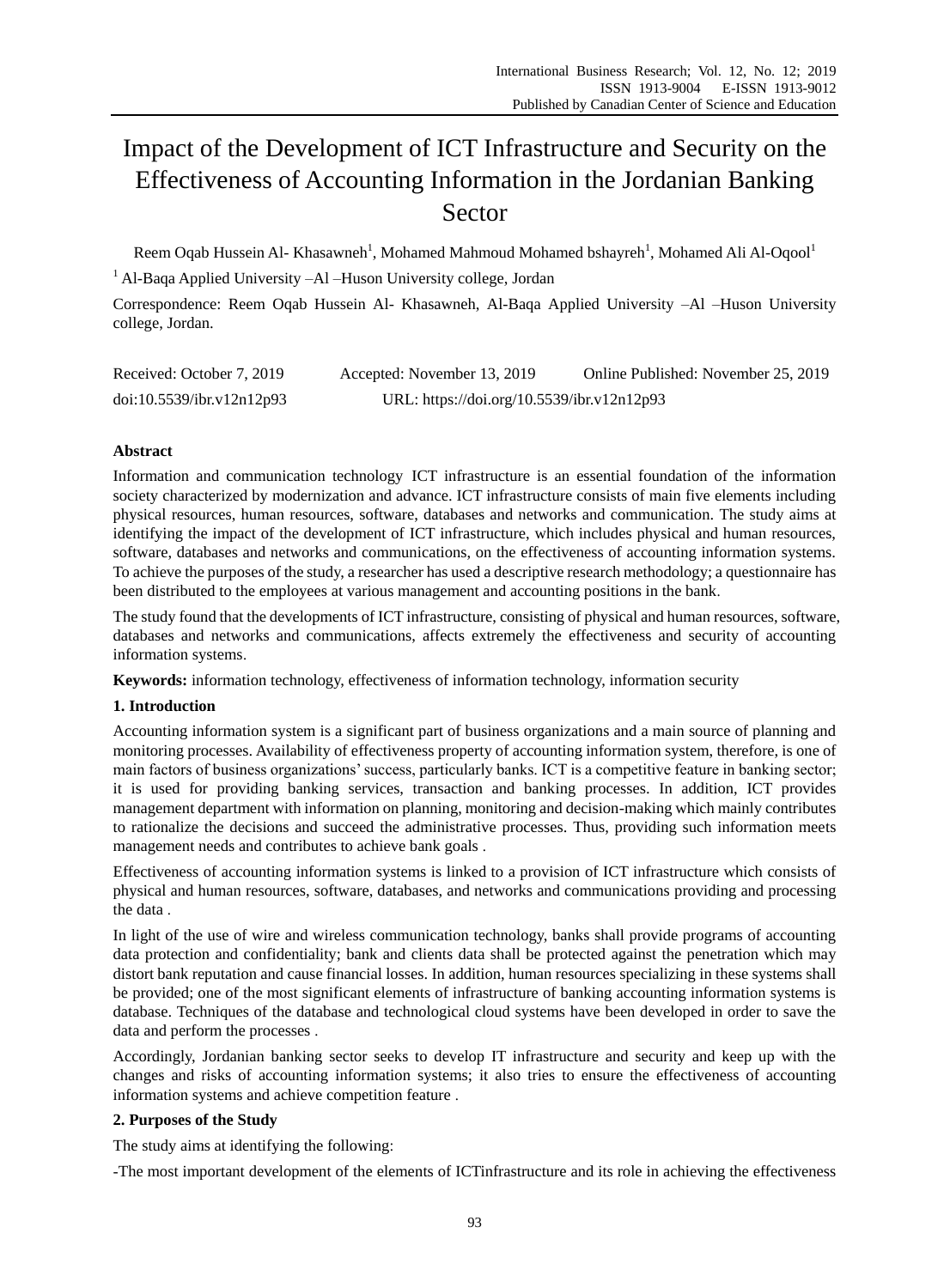of accounting information system in Jordanian banks.

-To which extent Jordanian banks pay attention to develop ICT infrastructure and security and its impact on achieving the effectiveness of accounting information systems.

-The impact of the development of infrastructure elements, including physical and human resources, software, database, communications and networks, on achieving the effectiveness of accounting information system in banking sector.

-The role of the development of information security systems in Jordanian banking sector in achieving the effectiveness of accounting information systems.

#### **3. Importance of the Study**

This study is important because it identifies the development of IT infrastructure and its role in the effectiveness of accounting information systems in banking sector, the most significant part of economic sector .

This sector seeks to use highly IT in order to provide banking services and prepare the data. At present, banks depends greatly on ICT through using electronic sites in order to provide the services. However, using ICT is usually accompanied with various risks. Jordanian banks, therefore, seek to provide security and protection methods evolved according to the development of IT infrastructure and uses. As a result, the accompanied risks which may damage the accounting information and cause financial losses may be reduced. Consequently, a harmony between the development of IT infrastructure and its security shall be provided in order to achieve the effectiveness of accounting information systems .

#### **4. Problem of the Study**

Accelerated development of accounting information technology and its infrastructure is linked to information security in a way that achieves the effectiveness of accounting information systems. This study aims to answer the following questions :

-Does the development of ICT infrastructure, including physical and financial resources, software, databases, communication and networks, affect the effectiveness of e-banking information systems in Jordanian banks?

-Does the development of information system infrastructure and data security contribute to achieve the effectiveness of e-banking accounting systems in Jordanian banks ?

#### **5. Hypotheses of the Study**

The study tests the following hypotheses -:

First hypothesis: There is no statistically significant relationship between the development of ICT infrastructure, including physical and financial resources, software, databases, communication and networks, and its security and the effectiveness of accounting information systems in Jordanian banks .

The study also tests the following sub-hypotheses related to the elements of ICT infrastructure :

There is no statistically significant relationship between the development of physical resources as a part of ICT infrastructure and the effectiveness of e-accounting information systems in Jordanian banks .

There is no statistically significant relationship between the development of software as a part of ICT infrastructure and the effectiveness of e-accounting information systems in Jordanian banks.

There is no statistically significant relationship between the development of databases as a part of ICT infrastructure and the effectiveness of e-accounting information systems in Jordanian banks.

There is no statistically significant relationship between the development of human resources as a part of ICT infrastructure and the effectiveness of e-accounting information systems in Jordanian banks.

There is no statistically significant relationship between the development of communications and networks as a part of ICT infrastructure and the effectiveness of e-accounting information systems in Jordanian banks.

Second hypothesis: There is no statistically significant relationship between the development of information security system as a part of ICT infrastructure and the effectiveness of e-accounting information systems in Jordanian banks.

## **6. Previous Studies and Theoretical Framework**

Siyam study (2004), entitled 'Evaluation of the Effectiveness of Computerized Accounting Information Systems In Jordanian Commercial banks in the light of technological development', touched upon the evaluation of the effectiveness of accounting information systems; it examined a set of standards (i.e quality, flexibility, simplicity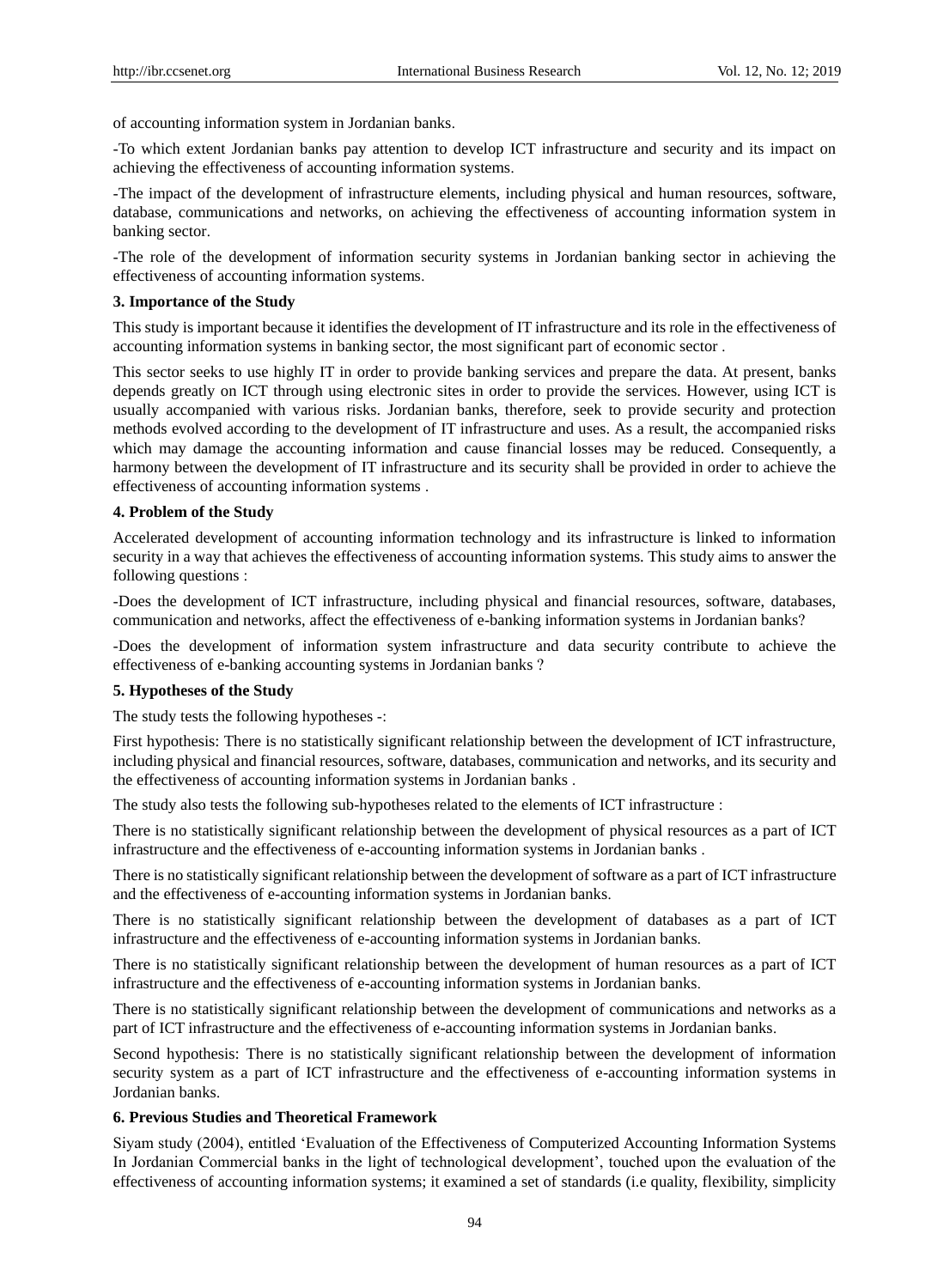and reliability) which reflect the effectiveness of the performance of these systems. The researcher designed a questionnaire distributed to financial managers and employees working in financial departments of (9) nine Jordanian commercial banks listed in stock marks (Amman Stock Exchange) of the year of 2003. 45 questionnaires were distributed; 42 questionnaires were valid for the purposes of the analysis. The study found that computerized accounting information systems in Jordanian commercial banks have been characterized by the quality due to the accuracy and adequacy of the outputs of these systems in the light of technological development. In addition, the study showed that computerized accounting information systems in Jordanian commercial banks have been characterized by the flexibility, simplicity and reliability in the light of technological development; these features have been listed in a descending order as follows: quality, reliability, flexibility and simplicity. The study recommended that computerized accounting information systems should be developed .

Qatawneh study (2005), entitled 'Impact of the Use of Information Technology On the Effectiveness of accounting information systems: A case study of Banks and Insurance Companies listed in Amman Stock Exchange', aimed at identifying the impact of the use of information technology on the effectiveness of accounting information systems in banks and insurance companies listed in Amman Stock Exchange. The researcher designed two questionnaires in order to achieve the purposes of the study; the first aimed at measuring the effectiveness of accounting system; the second aimed at measuring the impact of information technology on the effectiveness of accounting information systems. Numbers of insurance and bank facilities were 10 and 13, respectively; 138 questionnaires had been distributed to 138 and 113 had been valid for analysing. The study found that the use of information system affected the effectiveness of accounting information systems; the most important factor has been the use of communication networks, followed by hardware and software, then databases. The study indicated that technology levels used by banking sector are higher than that used by insurance companies. The study recommended that information technology should be increasingly invested; technological developments should be kept with.

Fadel study (2007), entitled ' Extent of the Impact of Environmental, Regulatory, Behavioural, and Technological Factors on the Effectiveness of Accounting Information Systems in Commercial Banks in Republic of Yemen: A field Study', aimed at identifying the extent of the impact of environmental, regulatory, behavioural, and technological factors on the effectiveness of accounting information systems, whether these factors have been taken together or independently in financial departments and accounting sections. A study sample was composed of 340 employees working in Yemeni commercial banks. 172 questionnaires were analysed. The study found that when these factors were taken together, the technological and regulatory factors had affected the effectiveness of accounting information system. However, when these factors were taken independently, each one had a clear and positive impact on the effectiveness of accounting information systems used in Yemeni commercial banks. The study recommended that the employees and users should involve in the design and development of accounting information systems; computers and advanced software should be used; administrative decentralization system should be expanded .

Ghassan Falah Al-Matarneh and Jamal Adel Al-Shrairi study (2009), entitled 'Impact of Information Technology on The Effectiveness of Accounting Information Systems in Jordanian pharmaceutical companies', aimed at identifying the impact of information technology on the effectiveness of accounting information systems in Jordanian pharmaceutical companies; it also was to identify the impact of the use of hardware, software and databases on the effectiveness of accounting information systems in these companies. To achieve study purposes and to test study hypotheses, a questionnaire was designed and distributed to study sample composed of 42 respondents. Arithmetic mean, standard deviation and t-test were used for testing the hypotheses. The study found that using IT, hardware, software and databases affected the effectiveness of accounting information systems. The researcher recommended that the use of accounting and administrative information technology should be developed in accordance with work requirements and changes of external environment .

#### **7. Theoretical Framework of Study**

Due to new work environment, work organizations are forced to develop their traditional businesses and switch to e-business which is in line with modern tools and methods. At a present, businesses are directly provided on line via websites. In addition, financial statements are presented and submitted through e-disclosure via company website and Securities Commission website. Hence, IT infrastructure is important because it contributes greatly to achieve systems' goals and improve making-decision processes which depend on accurate and speedy information. Providing a sophisticated infrastructure with high capabilities of processing accounting data and information via new communication channels may increase the speed of information flow and exchange among administrative departments. The researchers unanimously agreed that the components of IT infrastructure are physical and human resources, software, databases and wireless networks ( Loudon & laden 2003:176) and (Al-Abbadi 2006 pp. 36-45 .)Effectiveness of accounting information systems is an ability of accounting system to achieve its goals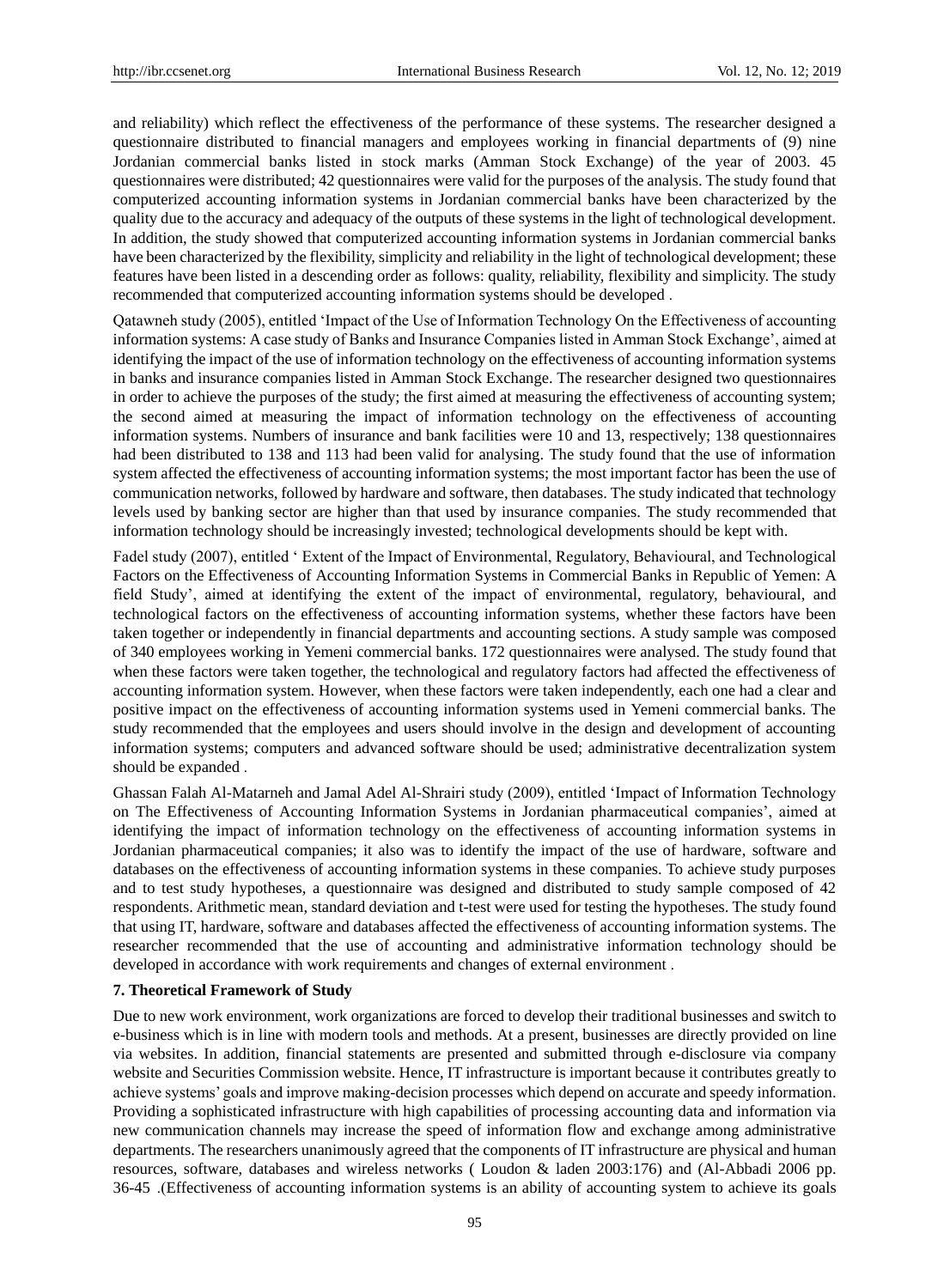such as a provision of appropriate and reliable information which helps decision-makers achieve their goals ( karfou, Mohsen, and Ahmad, 2016, P. 278 .)

Al-Matarneh and Al-Sharairi, 2010, P.102 pointed out that effectiveness of accounting information technology is the ability of the system to achieve its planned and desired goals .

The researcher has believed that if e-banking accounting system is effective, it will be able to achieve its assigned goals. Accordingly, the system is less or more effective according to its ability to achieve the assigned and desired goals. Regarding information security, accounting information system operates within a secure environment which makes the financial and accounting statements more reliable, confidential and integrated. In addition, accounting information is protected against the risks and threats which accompany IT .

Next section of the study outlines the role of IT infrastructure and security in the effectiveness of e-accounting information systems .

## **8. Physical Resource as a Part of IT Infrastructure in the Banks and Its Role in Achieving the Effectiveness of E-accounting Information Systems**

Physical Resources are the equipment and hardware used for performing information systems' activities and tasks such as data entry, processing and output (Al-Shammari, 2013, P.12). The researcher believes that e-banking system infrastructure system is composed of banking data entry units, processing hardware and storage units. Then, the branch saves all the data in database until the end of accounting period including processes and operation files in order to be used at the end of fiscal year for preparing yearly financial report and interim data. Due to the development of banking information system, Banks have used large-sized computers for processing banking operations and terminal units for saving the data then transferring them to the management. However, small-sized computers, mobile devices and tablets have recently be used for data entry and processing by the banks because of the continuous development of computers. In addition, the banks have used a set of devices such as data readers which read cheques' data. Data entry and processing's development contributes to achieve the effectiveness of accounting information systems through the availability of the accuracy and reliability of data entry, thereby achieving the reliability of banking accounting data processing. With regard to the development of storage units and data transmission means, the development of material unit contributes to use databases, e-clouds which achieve confidentiality, reliability and integration of preparing e-banking accounting data and the speed of access to the data .

## **9. Software as a Part of IT infrastructure in the Banks and Its Role in Achieving the Effectiveness of E-accounting Information Systems**

Software applied by e-banking accounting information system controls and manages physical resources through a set of detailed instructions and orders; it also controls all system operations and contributes to achieve accounting information system's goals; by using such system, specialized human resources can retrieve or modify the data, when necessary .

Software of e-banking accounting information system is composed of a set of programs required for operating the devices which regulate and control software's parts and accessories plus software applications specialized in banking works .

The development of software as a part of accounting information system infrastructure contributes to achieve the effectiveness of e-banking accounting system; working mechanism of material components of data processing and access are controlled; in addition, the data can be modified in order to achieve the reliability and integration .

Moreover, software of processing of banking operations has been developed; banking operations are processed and controlled by specialized advanced accounting banking applications. Banking software has evolved into electronic applications the clients can use for processing banking operations via electronic means such as smart phones and tablets; software of accounting information security attached to e-banking accounting applications has been developed in order to achieve the security of accounting information and ensure the confidentiality and reliability of banking accounting data; security and protection programs allow only authorized employees to access the data.

## **10. Human resource as a Part of IT infrastructure in the Banks and Its Role in Achieving the Effectiveness of E-accounting Information Systems**

Human resource is one of significant components of IT infrastructure and contributes greatly to the success of accounting information system. Employees, therefore, shall be know the methods of using physical resources, software and operating this system. In addition, they shall know the methods of processing and preparing accounting data and reports. Continuous training for the employees contributes to achieve the effectiveness of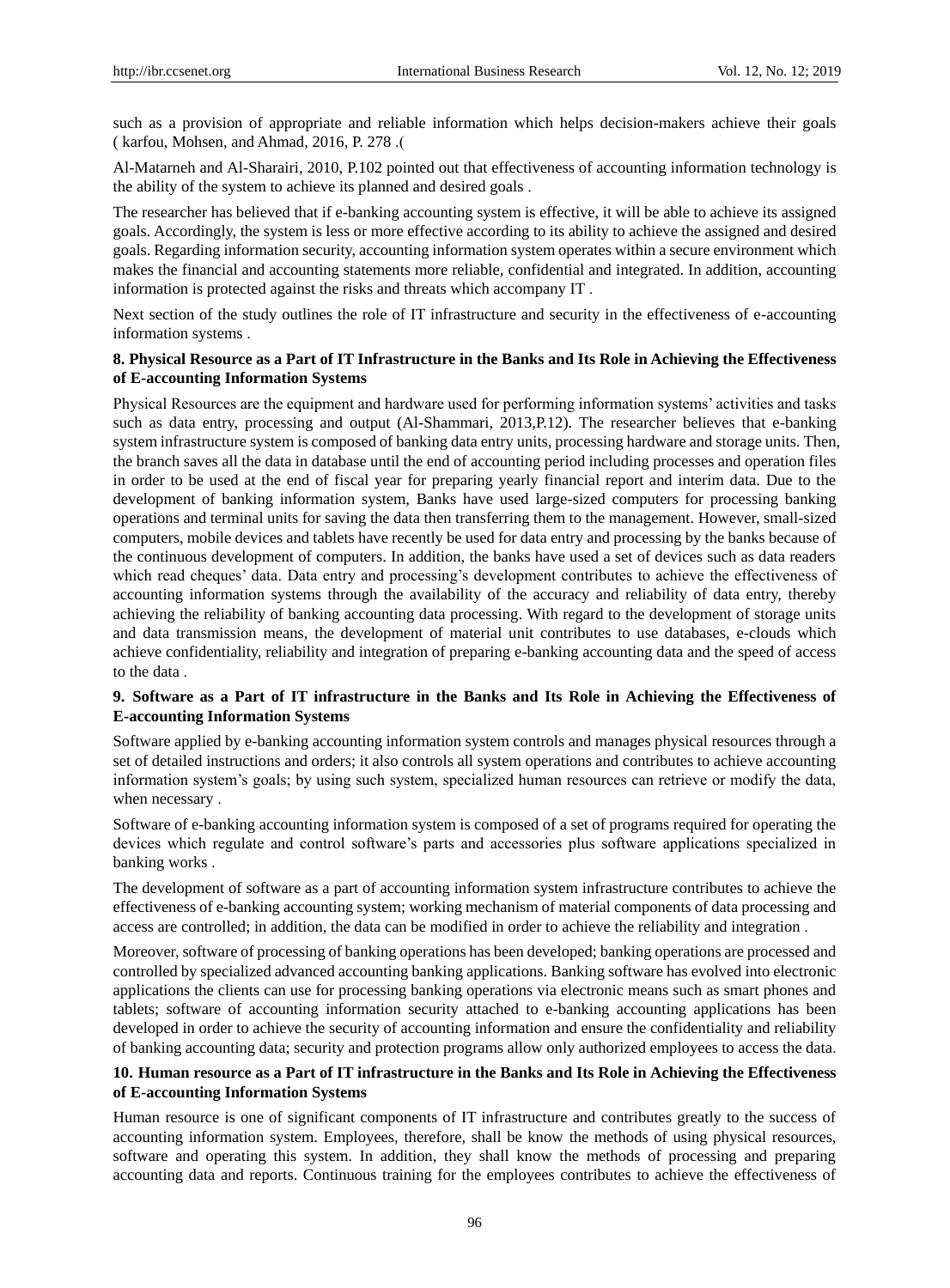accounting information system .

# **11. Database as a Part of IT infrastructure in the Banks and Its Role in Achieving the Effectiveness of E-accounting Information Systems**

Database is one of essential components of IT infrastructure of e-banking accounting information system; it is a set of files and data linked mutually and organized within a logical framework; they are saved and can be retrieved in order to prepare necessary information. Database allows for data sharing among data users in work organizations including banks. The users are able to share the data when necessary; data sharing is managed in order to maintain data security through programs of database management; these programs can be used to protect the data against unauthorized access; they also ensure data reliability and the confidentiality and integration of preparing the data .

# **12. Networks and Communication Systems as Parts of IT infrastructure in the Banks and their Role in Achieving the Effectiveness of E-accounting Information Systems**

Networks and communication systems are essential parts of modern e-banking accounting system; they contribute deeply to the success of banking activities and operations; in addition, they are key factors achieving competitive advantage and increasing bank profitability .

Networks and communication systems connect the operations and systems altogether; Networks and communication systems make data transferring and sharing inside the bank and between various banks and the central bank and correspondent banks easier; it is noted that various services provided by ATMs are acceptable; banking systems use a set of networks and communication systems which can be divided into :

#### **13. Specialized Internal Computer Networks**

They aim at providing a certain level of data protection and privacy while data is transferred and shared between bank branches, management and internal sections. These network applications are only used by authorized employees working in the banks; the banks can also use internal mail as e-application .

#### **14. Internet**

The bank uses internet in various fields; internet used by the bank includes a set of specialized protection programs with high levels of quality; the bank may use bank websites in order to provide e-banking services. Moreover, internet can be used to exchange the information and e-mails between correspondent banks, general administration and the central bank .

#### **15. Extranet**

It is an internal communication network which allows authorized persons to access a local network and perform certain tasks. Communication systems such as wire communications, wire transmission lines, data sharing and accessing, wireless communications, have highly developed. Because of continuous development of communication systems, various data protection programs have been invented and developed. Such programs protect the data against unauthorized access and modification, abuse of the banks and clients. Accordingly, these systems contribute to achieve the effectiveness of e-accounting system .

#### **16. Field Study**

#### **Study Methodology**

Analytical descriptive method has been used for describing accurately a phenomenon as it is in the reality. In addition, it has expressed the phenomenon quantitatively and qualitatively. It has based on two sources to collect the data :

#### **Primary sources**

A questionnaire has been designed and distributed to the employees working in various positions in Jordanian banks including bank branch manager, assistant branch manager, head of department, internal auditor.

## **Secondary sources**

They include the literatures such as books, periodicals, researchers, reports, Arab and foreign publications related to the subject of the study. They also consist of governmental documents, laws and relevant systems .

# **Study Tool**

The questionnaire has been designed to collect the data required for achieving study goals. likert five point scale has been employed in order to measure respondents' agreement with all questionnaire statements. The data has been converted into numerical results which can be statistically measured and described. Likert scale has five points as follows: agree strongly, agree, undecided, disagree, and disagree strongly. Numerical values range from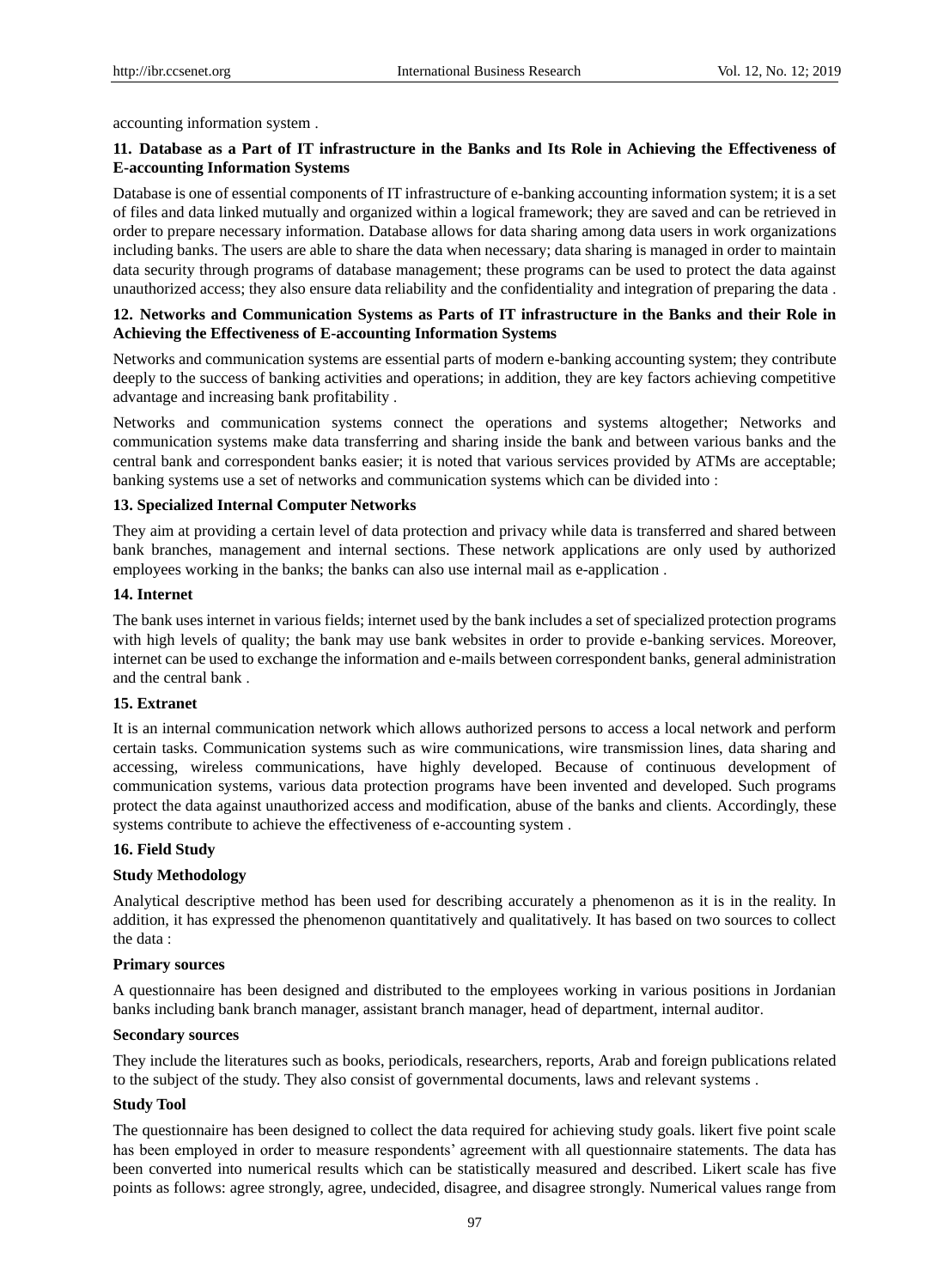1-5, respectively; these values give the weight of the responses .

## **Study Population and Sample**

Study population consists of 15 banks listed in Amman Stock Exchange; 4 questionnaires have been distributed to each bank; 60 questionnaires have been distributed; 50 valid questionnaires have been retrieved .

## **17. Validity and Reliability of Study Tool**

#### **Validity of Study Tool**

The questionnaire has been arbitrated by a group of academic professors specializing in accounting, auditing and statistics for ensuring the validity; their notes have been taken into consideration and some statements have been reformulated in order to achieve consistency and balance among questionnaire statements .

#### **Reliability of Study Tool**

Cronbach's alpha coefficient has been used for testing the validity of questionnaire results and an availability of internal consistency among questionnaire statements; an acceptable value of Alpha coefficient is 60% or more. Alpha coefficient has been applied to all parts of questionnaire; Table 1 illustrates that the value of Cronbach's alpha coefficient of respondents' answers to all questions and fields is higher than the acceptable value. It means that a high degree of internal consistency is available. As a result, study tool has a high level of reliability and its answers can be adopted for achieving study goals and analyzing the results. Table below outlines the results of Cronbach's alpha test :

|                                                                |                     | <b>Results</b>           |               |
|----------------------------------------------------------------|---------------------|--------------------------|---------------|
| Field                                                          | of<br><b>Number</b> | <b>Alpha Coefficient</b> | <b>Result</b> |
|                                                                | <b>Ouestion</b>     |                          |               |
| Development of physical resource as a part of ICT              | 5                   | 87                       | Accepted      |
| infrastructure in the banks and its role in achieving the      |                     |                          |               |
| effectiveness of e-accounting information systems              |                     |                          |               |
| Development of software as a part of ICT infrastructure in the | 15                  | 72                       | Accepted      |
| banks and its role in achieving the effectiveness of           |                     |                          |               |
| e-accounting information systems                               |                     |                          |               |
| Development of database as a part of ICT infrastructure in the | 11                  | 97                       | Accepted      |
| banks and its role in achieving the effectiveness of           |                     |                          |               |
| e-accounting information systems                               |                     |                          |               |
| Development of human resource as a part of ICT                 | 7                   | 86                       | Accepted      |
| infrastructure in the banks and its role in achieving the      |                     |                          |               |
| effectiveness of e-accounting information systems              |                     |                          |               |
| Development of communications and network systems as part      | 8                   | 86                       | Accepted      |
| of ICT infrastructure in the banks and their role in achieving |                     |                          |               |
| the effectiveness of e-accounting information systems          |                     |                          |               |
| Development of information security as a part of ICT           | 15                  | 82                       | Accepted      |
| infrastructure in the banks and its role in achieving the      |                     |                          |               |
| effectiveness of e-accounting information systems              |                     |                          |               |

#### Table 1. Consistency Coefficients extracted by Cronbach's Alpha

#### **18. Descriptive Analysis of Sample Study's Response**

Respondents' answers have been analysed by using statistical package for social science; the following statistical methods have been used:

**Cronbach's Alpha Test**: It tests the internal consistency and reliability of measurement tool .

**Arithmetic means**: they identify the rate of response of respondents according to study variables .

**Standard deviations**: they are used for measuring the degree of absolute dispersion that represents answers' values.

**One sample T-test**: It is used for testing study hypotheses .

## **Criteria of Descriptive Analysis**

Each set of questions which reflect study hypotheses has been named a field. For the purposes of data characterization and identification of respondents' opinions on questionnaire's statements and study fields, each statement has been divided according to likert five point scale as the following :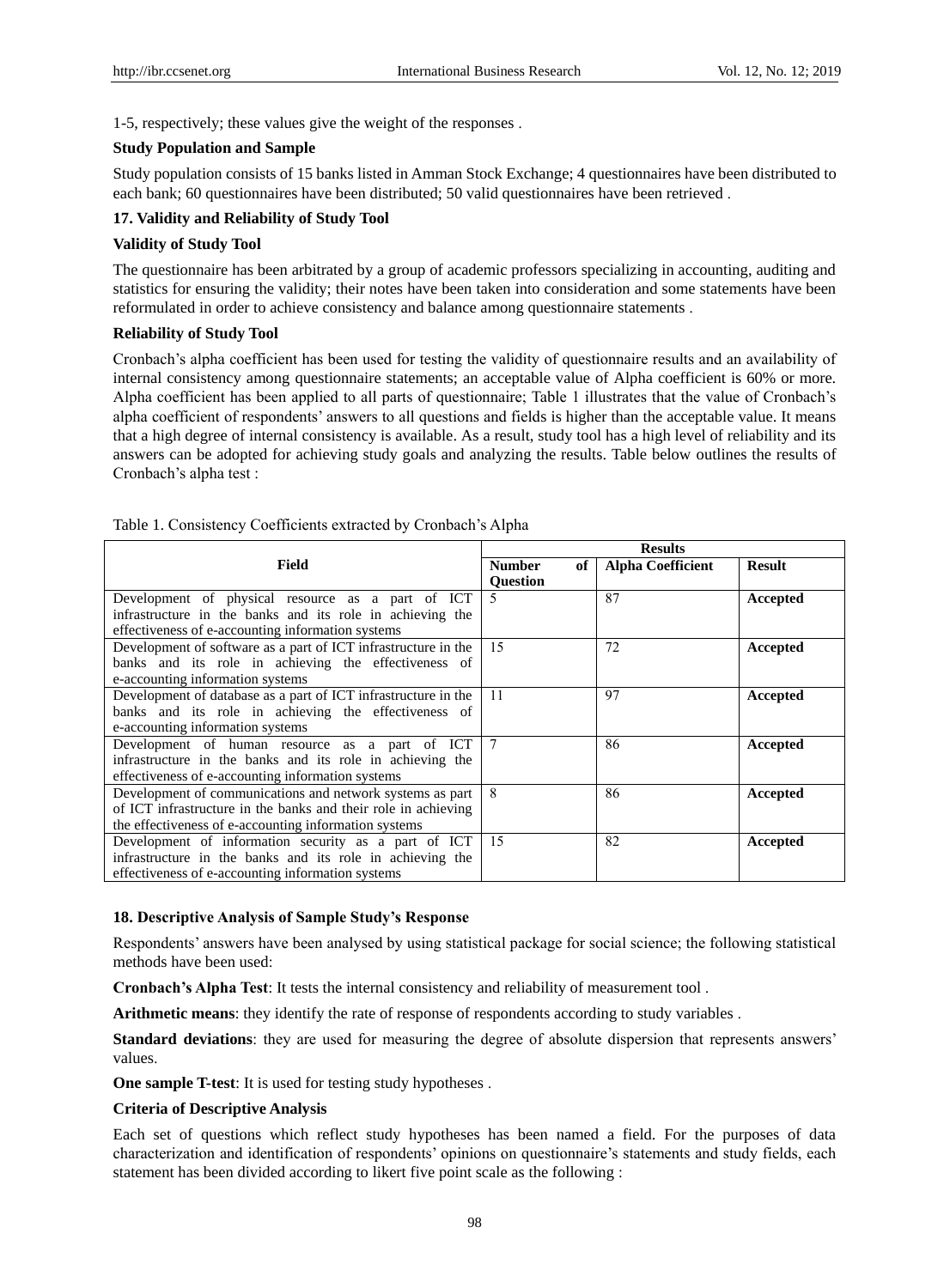| $\cdot$ $\sim$<br>$\sim$ 1<br>lassification. | Extremely   | Very influential | Somewhat    | Slightly              | Not<br>at<br>all |
|----------------------------------------------|-------------|------------------|-------------|-----------------------|------------------|
|                                              | influential |                  | influential | $\sim$<br>influential | influential      |
| $\cdot$ $\cdot$<br>Encoding                  |             |                  |             |                       |                  |

According to table above, adopted arithmetic mean is 3; it is extracted from a sum of values which is divided by values' number. Adopted influence ratio is 3 divided by 5, i.e 60%. Accordingly, the values of arithmetic means, reached by the study, are processed in order to interpret the data as the following:

| Not at all influential    | Slightly influential                  | Somewhat influential    | Very influential       | Extremely influential        |  |
|---------------------------|---------------------------------------|-------------------------|------------------------|------------------------------|--|
| $1.79-1$                  | $2.59 - 1.80$                         | $2.59 - 2.60$           | $4.19 - 3.40$          | $5 - 4.20$                   |  |
|                           | The development of The development of | The development of      | The development of     | The development of           |  |
| ICT infrastructure does   | infrastructure<br>ICT                 | ICT<br>infrastructure   | ICT infrastructure     | infrastructure<br><b>ICT</b> |  |
| the 1<br>influence<br>not | influences slightly the               | influences moderately   | influences highly      | influences extremely         |  |
| effectiveness<br>of       | effectiveness<br>of <sup>1</sup>      | effectiveness of<br>the | the effectiveness of 1 | the effectiveness of         |  |
| e-accounting              | e-accounting                          | e-accounting            | e-accounting           | e-accounting                 |  |
| information               | information                           | information technology  | information            | information                  |  |
| technology at all         | technology                            |                         | technology             | technology                   |  |

## **19. Data Analysis and Study Hypotheses Testing**

This section outlines and discusses the results the field study has reached in the light of study goals, questions and hypotheses .

# **First Hypothesis Testing**

First hypothesis states that there is no statistically significant relationship between the development of ICT infrastructure, including physical and financial resources, software, databases, communication and networks, and its security and the effectiveness of accounting information systems in Jordanian banks. The study also tests the following sub-hypotheses related to the elements of ICT infrastructure. Sub-hypotheses have been firstly tested; then first main hypothesis has been tested .

## **First Sub-hypothesis Testing**

In order to validate this hypothesis, arithmetic means and standard deviations have been extracted; the relation between the development of physical resource as a part of ICT infrastructure and the effectiveness of the effectiveness of e-accounting information systems in Jordanian banks has been measured. Table 3 outlines arithmetic means and standard deviations.

Table 3. Arithmetic mean and standard deviation of the development of physical resource as a part of ICT infrastructure and the effectiveness of e-accounting information system

| <b>Statements</b>                                                                                                              | Arithmetic mean | <b>Standard Deviation</b> | <b>Answer Orientation</b> |
|--------------------------------------------------------------------------------------------------------------------------------|-----------------|---------------------------|---------------------------|
| Following statements measure to which extent the development of physical resource as a part of ICT infrastructure in the banks |                 |                           |                           |
| contributes to achieve the effectiveness of accounting information systems:                                                    |                 |                           |                           |
| The development of using modern and sophisticated                                                                              | 4               | 0.49                      | Very influential          |
| hardware and devices in banking operations                                                                                     |                 |                           |                           |
| effectiveness of<br>achieve the<br>contributes to                                                                              |                 |                           |                           |
| e-accounting information systems                                                                                               |                 |                           |                           |
| periodical update and maintenance of hardware and                                                                              | 4.14            | 0.49                      | Very influential          |
| devices contribute to achieve the effectiveness of                                                                             |                 |                           |                           |
| e-accounting information systems                                                                                               |                 |                           |                           |
| Hardware and devices used for processing and                                                                                   | 4.71            | 0.49                      | Extremely influential     |
| entering the data are compatible with the nature and                                                                           |                 |                           |                           |
| number of the users and work nature and contribute to                                                                          |                 |                           |                           |
| achieve the effectiveness of e-accounting information                                                                          |                 |                           |                           |
| systems                                                                                                                        |                 |                           |                           |
| Hardware and devices are compatible with operation                                                                             | 4.71            | 0.49                      | Extremely influential     |
| systems applied by the banks in the manner that                                                                                |                 |                           |                           |
| effectiveness of<br>achieves<br>the<br>e-accounting                                                                            |                 |                           |                           |
| information systems                                                                                                            |                 |                           |                           |
| Hardware and devices of alternative energy shall be                                                                            | 4.71            | 0.49                      | Extremely influential     |
| provided in order to cope with power outages or and                                                                            |                 |                           |                           |
| malfunction of e-system, thereby achieving the                                                                                 |                 |                           |                           |
| effectiveness of e-accounting information system                                                                               |                 |                           |                           |
| Total                                                                                                                          | 4.39            | 0.45                      | Extremely influential     |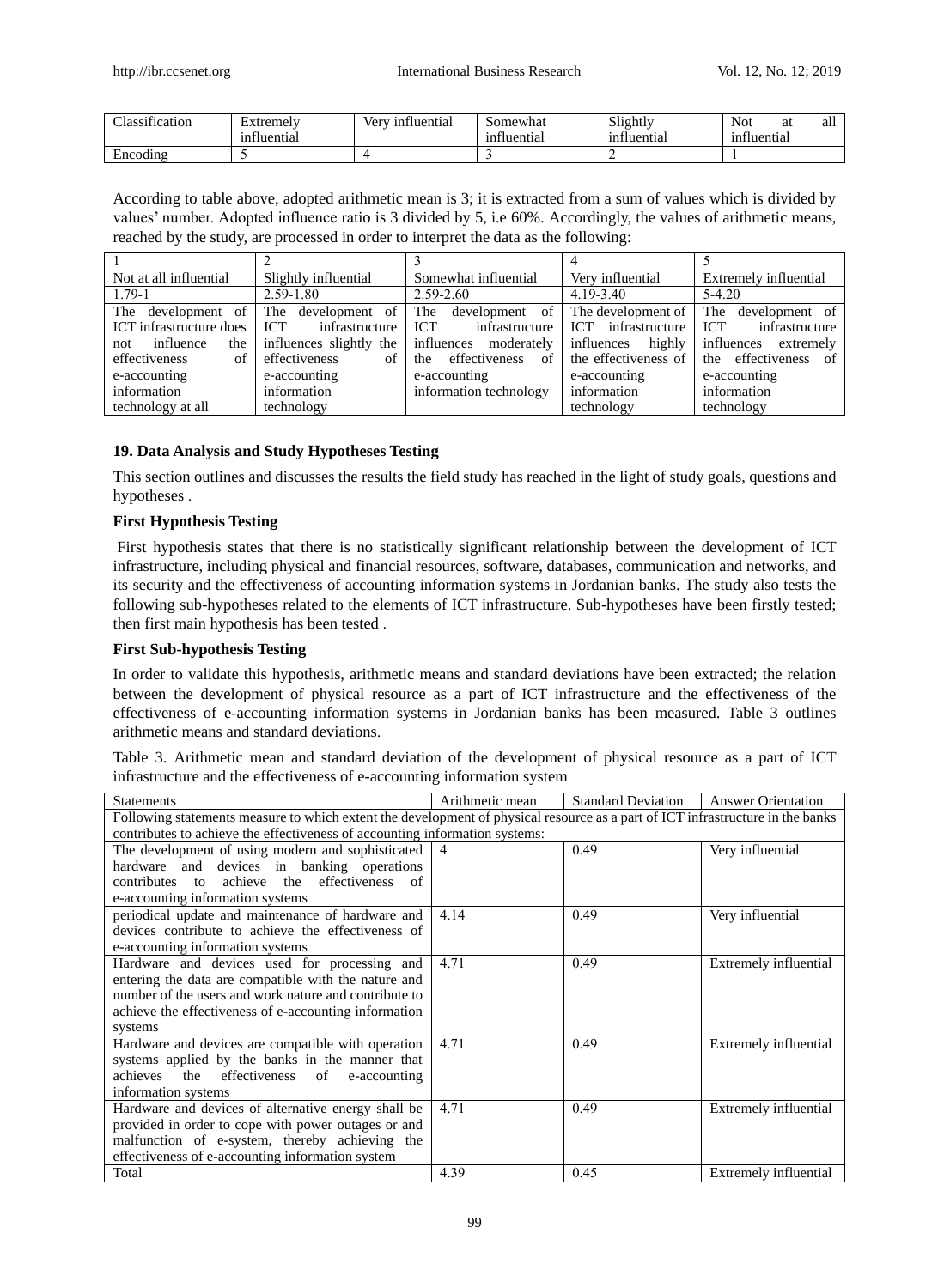The responses stated above have illustrated that the development of physical resource has extremely and positively influenced. In addition, they have showed that the development of using modern and advanced hardware and devices contributes to achieve the effectiveness of e-accounting information systems in the banks; total calculated arithmetic mean has been 4.39, which is higher than hypothetical mean which is 3. Accordingly, responses' orientation has indicated that the development of physical resources has extremely influenced .

In addition, arithmetic mean of the statements which form first sub- hypothesis has been compared with standard mark 3- hypothesis acceptance standard- by using t-test as stated in table 4 .

| The development of Number<br>physical resource as a                                                                         | Arithmetic<br>Mean | Standard<br>Deviation | T-Value | Freedom<br>Degree | Statistical<br>Significance |
|-----------------------------------------------------------------------------------------------------------------------------|--------------------|-----------------------|---------|-------------------|-----------------------------|
| part of ICT in the $\vert 50 \rangle$<br>banks has influenced<br>the effectiveness of<br>accounting information<br>systems: | 4.39               | 45.                   | 10.967  | 21                | 000.                        |

Table 4. Arithmetic Means, Standard Deviations and T-test of Statements which form the First Sub-Hypothesis

Table 4 has indicated that there are statistical differences at  $($  =0.05) between arithmetic mean and standard deviation 3; T-value has been 10.967; statistical significance has been 0.000. Thus, the hypothesis, stating that there is no statistically significant relationship between the development of physical resource as a part of ICT infrastructure and the effectiveness of e-accounting information systems in Jordanian banks, has been rejected; alternative hypothesis, stating that there is statistically significant relationship between the development of physical resource as a part of ICT infrastructure and the effectiveness of e-accounting information systems in Jordanian banks, has been accepted .

# **Second Sub-hypothesis Testing**

In order to validate this hypothesis, arithmetic means and standard deviations have been extracted for measuring the relation between the influence of the development of software and the effectiveness of e-accounting information systems. Table 5 outlines arithmetic means and standard deviation .

| <b>Statements</b>                                                                                                     | Arithmetic mean | <b>Standard Deviation</b> | <b>Answer Orientation</b> |
|-----------------------------------------------------------------------------------------------------------------------|-----------------|---------------------------|---------------------------|
| Following statements measure to which extent the development of software as a part of ICT infrastructure in the banks |                 |                           |                           |
| contributes to achieve the effectiveness of accounting information systems:                                           |                 |                           |                           |
| Banking Applications (Specialized Software (                                                                          |                 |                           |                           |
| Latest software used by Jordanian banks                                                                               | 4.41            | 0.90                      | Very influential          |
| contributes to achieve the effectiveness of                                                                           |                 |                           |                           |
| accounting information systems                                                                                        |                 |                           |                           |
| The development of programs used by                                                                                   | 4.41            | 0.90                      | Very extremely            |
| Jordanian banks contributes to achieve                                                                                |                 |                           |                           |
| effectiveness<br>of<br>the<br>accounting                                                                              |                 |                           |                           |
| information systems                                                                                                   |                 |                           |                           |
| Banks update the software required for                                                                                | 4.71            | 0.49                      | Extremely influential     |
| management requirements in order to                                                                                   |                 |                           |                           |
| achieve the effectiveness of accounting                                                                               |                 |                           |                           |
| information systems                                                                                                   |                 |                           |                           |
| Using modern and advanced software in                                                                                 | 4.43            | 0.98                      | Very influential          |
| data processing contributes to achieve the<br>accuracy of accounting data.                                            |                 |                           |                           |
| Using modern and advanced software                                                                                    | 4.41            | 0.90                      | Very influential          |
| contributes to achieve the speediness of                                                                              |                 |                           |                           |
| accounting data.                                                                                                      |                 |                           |                           |
| Using modern and advanced software                                                                                    | 4.41            | 0.90                      | Very influential          |
| contributes to achieve the integration of                                                                             |                 |                           |                           |
| accounting data.                                                                                                      |                 |                           |                           |
| Jordanian banks use software which is                                                                                 | 4.71            | 0.49                      | Extremely influential     |
| characterized by easiness and flexibility                                                                             |                 |                           |                           |
| of use.                                                                                                               |                 |                           |                           |
|                                                                                                                       |                 |                           |                           |

|                                        |  |  |  |  |  | Table 5. Arithmetic Means and Standard Deviation of the Impact of Software on the Effectiveness of |  |
|----------------------------------------|--|--|--|--|--|----------------------------------------------------------------------------------------------------|--|
| <b>E-Accounting Information System</b> |  |  |  |  |  |                                                                                                    |  |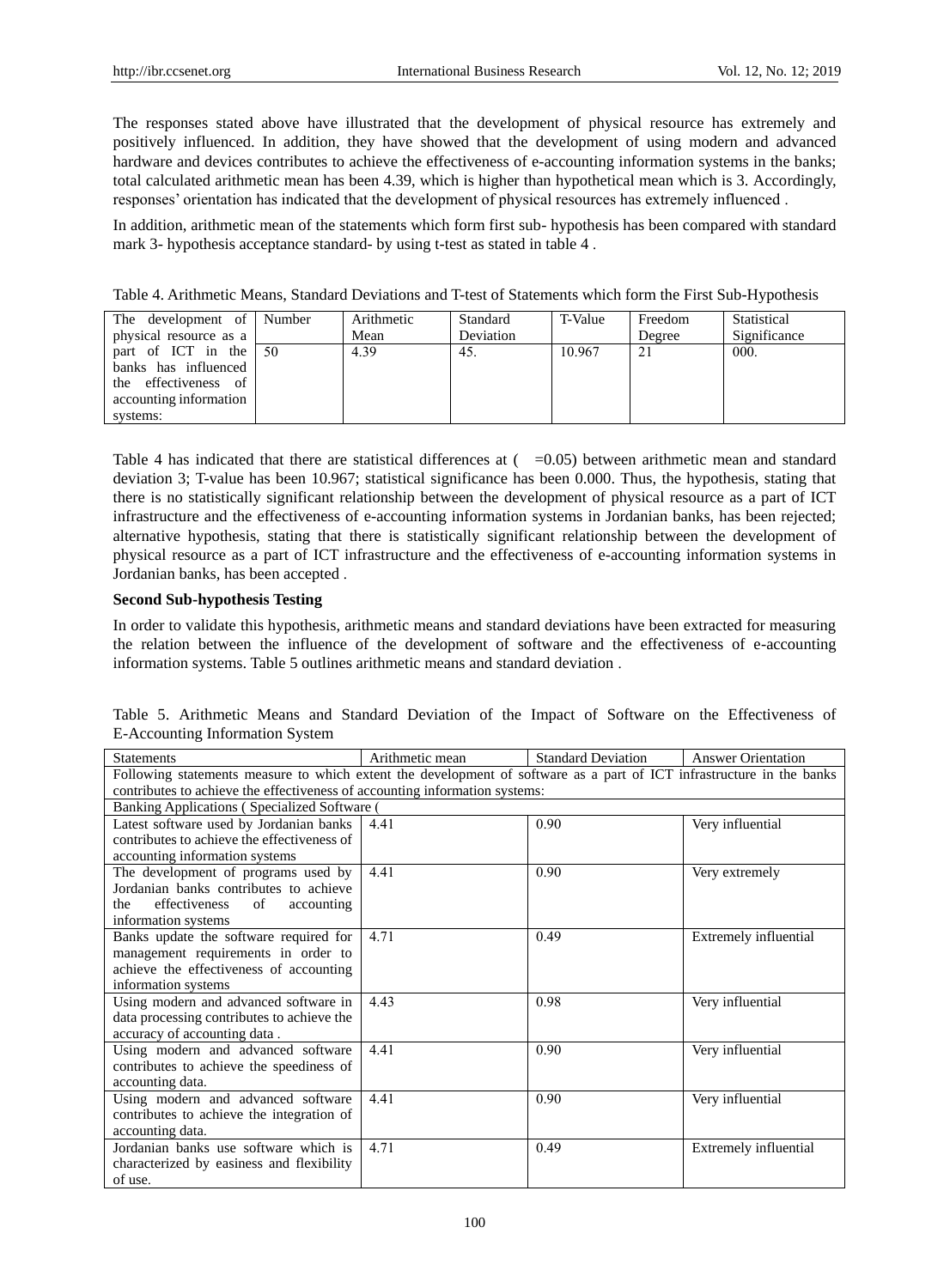| Operation systems                         |                |          |                       |
|-------------------------------------------|----------------|----------|-----------------------|
| Modern and advanced operation systems     | 4.71           | 0.49     | Extremely influential |
| used by Jordanian banks contribute to     |                |          |                       |
| achieve the effectiveness of accounting   |                |          |                       |
| information systems                       |                |          |                       |
| Using modern and advanced operation       | 4.71           | 0.49     | Extremely influential |
| systems contributes to achieve the        |                |          |                       |
| integration of accounting data            |                |          |                       |
| Using modern and advanced software and    | 4.41           | 0.90     | Very influential      |
| application operation systems contributes |                |          |                       |
| to achieve the accuracy of accounting     |                |          |                       |
| data                                      |                |          |                       |
| Operation systems used by Jordanian       | 4.57           | 0.53     | Extremely influential |
| banks are characterized by easiness and   |                |          |                       |
| flexibility of performing the required    |                |          |                       |
| tasks.                                    |                |          |                       |
| E-applications via cell phones:           |                |          |                       |
| E-applications and programs via cell      | 4.71           | 0.49     | Extremely influential |
| phones and smart devices used by          |                |          |                       |
| Jordanian banks are characterized by the  |                |          |                       |
| easiness of use                           |                |          |                       |
| E-applications and programs via cell      | 4.71           | 0.49     | Extremely influential |
| phones and smart devices used by          |                |          |                       |
| Jordanian banks contribute to achieve the |                |          |                       |
| effectiveness of accounting information   |                |          |                       |
| systems                                   |                |          |                       |
| E-applications and programs via cell      | $\overline{5}$ | $\Omega$ | Extremely influential |
| phones and smart devices used by          |                |          |                       |
| Jordanian banks contribute to achieve the |                |          |                       |
| speediness of accounting information      |                |          |                       |
| systems                                   |                |          |                       |
| E-applications and programs via cell      | 4.71           | 0.49     | Extremely influential |
| phones and smart devices used by          |                |          |                       |
| Jordanian banks contribute to achieve the |                |          |                       |
| accuracy of accounting information        |                |          |                       |
| systems                                   |                |          |                       |
| E-applications and programs via cell      | $\overline{5}$ | $\Omega$ | Extremely influential |
| phones and smart devices used by          |                |          |                       |
| Jordanian banks contribute to achieve     |                |          |                       |
| banks' competition and profitability      |                |          |                       |
| Total                                     | 4.50           | 0.18     | Extremely influential |

The responses stated above have illustrated that the development of software applications and programs has extremely influenced the effectiveness of e-accounting information systems. Arithmetic mean has been 4.50, which is higher than hypothetical mean which is 3. Accordingly, responses' orientation has indicated that the development of software has extremely influenced. In addition, they have showed that using modern and advanced software contributes to achieve the accuracy, speediness, reliability and integration of e-accounting information systems in the banks.

In addition, arithmetic mean of the statements which form second hypothesis has been compared with standard mark 3- hypothesis acceptance standard- by using t-test as stated in table 6 .

| the development of Number<br>software as a part of | Arithmetic<br>Mean | Standard<br>Deviation | T-Value | Freedom<br>Degree | Statistical<br>Significance |
|----------------------------------------------------|--------------------|-----------------------|---------|-------------------|-----------------------------|
| ICT in the banks has $\vert$ 50                    | 4.50               | 18.                   | 10.835  | 21                | 000.                        |
| influenced<br>the                                  |                    |                       |         |                   |                             |
| of<br>effectiveness                                |                    |                       |         |                   |                             |
| accounting                                         |                    |                       |         |                   |                             |
| information systems:                               |                    |                       |         |                   |                             |

Table 6 has indicated that there are statistical differences at  $($  =0.05) between arithmetic mean and standard deviation 3; T-value has been 10.835; statistical significance has been 0.000. Thus, this hypothesis has been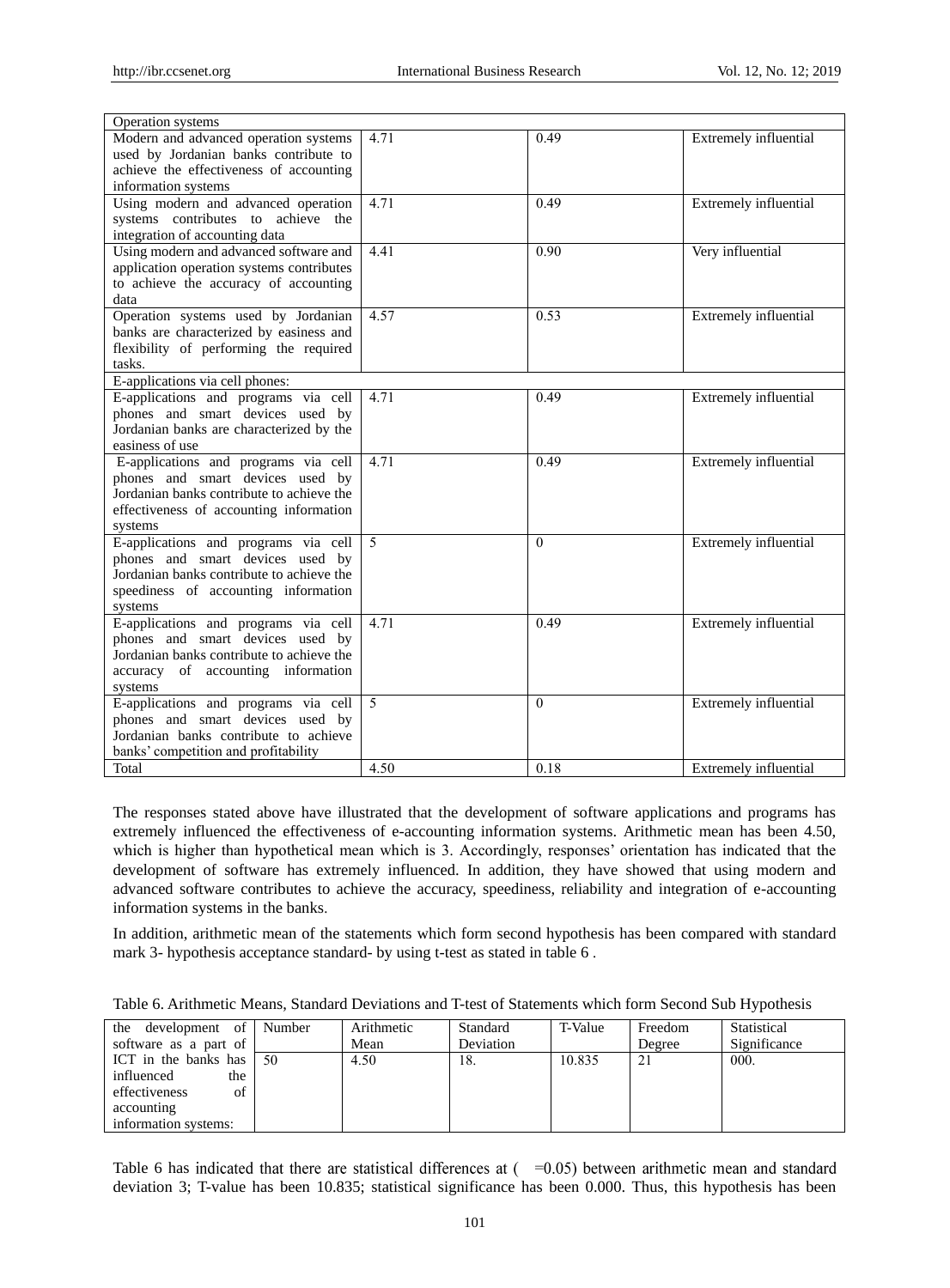rejected; alternative hypothesis, stating that there is statistically significant relationship between the development of software as a part of ICT infrastructure and the effectiveness of e-accounting information systems in Jordanian banks, has been accepted .

## **Third Sub-hypothesis Testing**

In order to validate this hypothesis, arithmetic means and standard deviations have been extracted for measuring the relation between the influence of the development of database as a part of ICT infrastructure and the effectiveness of e-accounting information systems. Table 7 outlines arithmetic means and standard deviation .

|  |                                 |  |  |  |  |  | Table 7. Arithmetic Means and Standard Deviation of the Impact of database on the Effectiveness of |  |
|--|---------------------------------|--|--|--|--|--|----------------------------------------------------------------------------------------------------|--|
|  | E-Accounting Information System |  |  |  |  |  |                                                                                                    |  |

| <b>Statements</b>                                                                                                     | Arithmetic | Standard  | <b>Answer Orientation</b> |
|-----------------------------------------------------------------------------------------------------------------------|------------|-----------|---------------------------|
|                                                                                                                       | mean       | Deviation |                           |
| Following statements measure to which extent the development of database as a part of ICT infrastructure in the banks |            |           |                           |
| contributes to achieve the effectiveness of accounting information systems:                                           |            |           |                           |
| Database characterized by the flexibility, which is in line with the                                                  | 4.34       | 1.25      | Extremely influential     |
| development of IT, contributes to achieve the accuracy of                                                             |            |           |                           |
| accounting information                                                                                                |            |           |                           |
| Database characterized by the flexibility and modernization, which                                                    | 4.43       | 0.49      | Extremely influential     |
| are in line with the development of IT, contributes to achieve the                                                    |            |           |                           |
| integration of accounting information                                                                                 |            |           |                           |
| Database characterized by the flexibility, which is in line with the                                                  | 4.43       | 0.49      | Extremely influential     |
| development of IT, contributes to achieve the speediness of                                                           |            |           |                           |
| accounting information                                                                                                |            |           |                           |
| Database characterized by the flexibility, which is in line with the                                                  | 4.43       | 0.49      | Extremely influential     |
| development of IT, contributes to achieve the reliability of                                                          |            |           |                           |
| accounting information                                                                                                |            |           |                           |
| The development of database contributes to sort and tabulate                                                          | 4.43       | 0.82      | Extremely influential     |
| accounting information properly, thereby processing and providing                                                     |            |           |                           |
| easily the appropriate information                                                                                    |            |           |                           |
| The development of database contributes to achieve the speediness                                                     | 4.43       | 0.82      | Extremely influential     |
| of response and access to information at the right time                                                               |            |           |                           |
| The development of database contributes to achieve the ability of                                                     | 4.34       | 1.25      | Extremely influential     |
| database to detect errors and redundancies in accounting information                                                  |            |           |                           |
| The development of database of banking accounting systems                                                             | 5          | 0.82      | Extremely influential     |
| contributes to provide the most useful information for planning                                                       |            |           |                           |
| The development of database of banking accounting systems                                                             | 5          | 0.82      | Extremely influential     |
| contributes to provide the most useful information for controlling                                                    |            |           |                           |
| The development of database of banking accounting systems                                                             | 4.73       | 0.82      | Extremely influential     |
| contributes to provide the most useful and effective information for                                                  |            |           |                           |
| decision-making                                                                                                       |            |           |                           |
| Total                                                                                                                 | 4.73       | 0.82      | Extremely influential     |

The responses stated above have illustrated that the development of database has extremely influenced the effectiveness of e-accounting information systems. Arithmetic mean has been 4.43, which is higher than hypothetical mean which is 3. Accordingly, responses' orientation has indicated that the development of the database has extremely influenced the effectiveness of e-accounting information systems. In addition, they have showed that using advanced database contributes to achieve an integration, confidentiality and speediness of e-accounting information systems in the banks.

In addition, arithmetic mean of the statements which form third sub- hypothesis has been compared with standard mark 3 - hypothesis acceptance standard- by using t-test as stated in table 8 .

| of<br>development<br>the  | Number | Arithmetic | Standard  | T-Value | Freedom | Statistical  |
|---------------------------|--------|------------|-----------|---------|---------|--------------|
| database as a part of ICT |        | Mean       | Deviation |         | Degree  | Significance |
| banks<br>the<br>has<br>ın | 50     | 4.73       | 0.82      | 9.485   | 21      | 000.         |
| influenced<br>the         |        |            |           |         |         |              |
| of<br>effectiveness       |        |            |           |         |         |              |
| e-accounting              |        |            |           |         |         |              |
| information systems:      |        |            |           |         |         |              |

Table 8. Arithmetic Means, Standard Deviations and T-test of Statements which form Third Sub-Hypothesis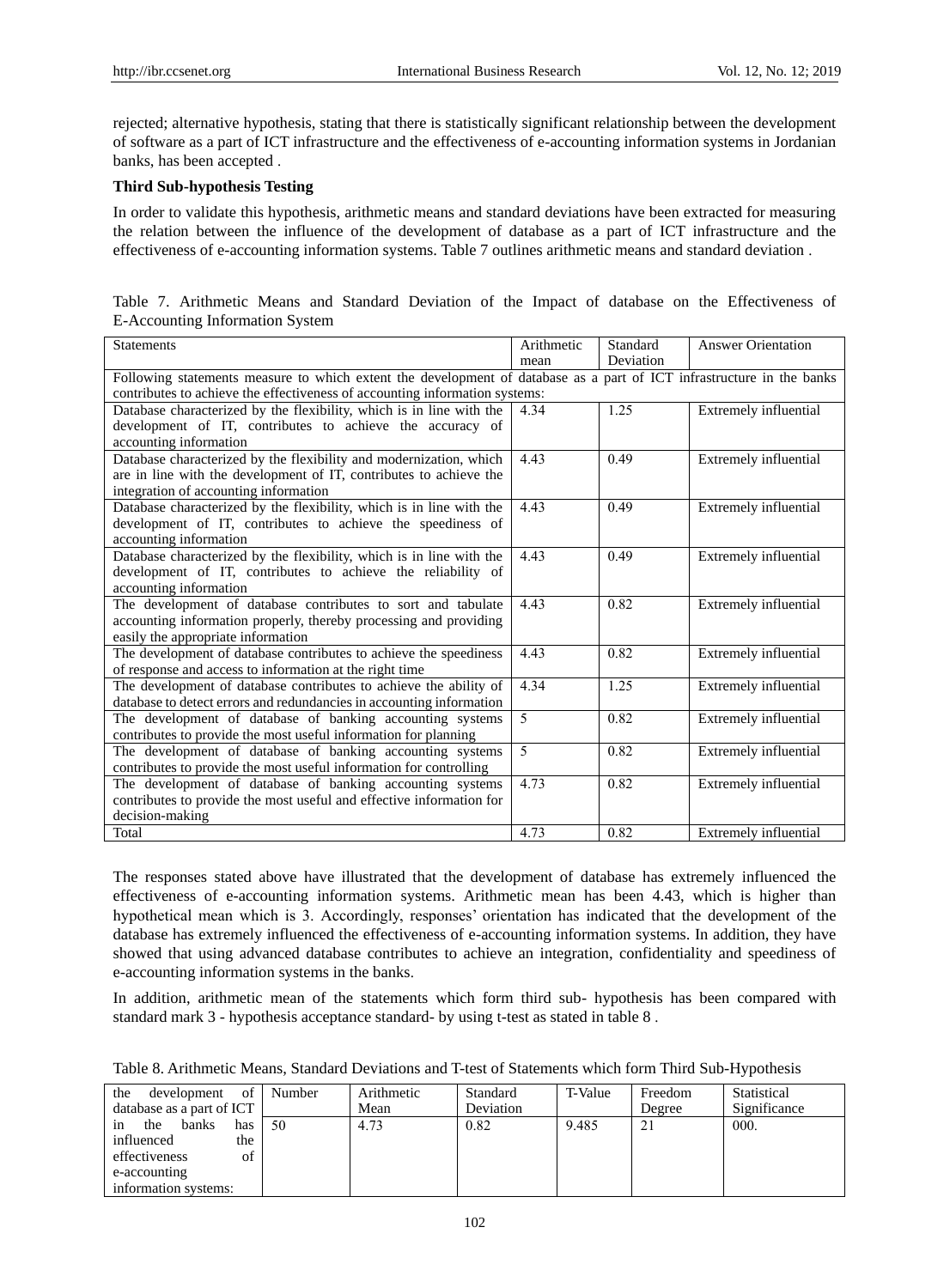Table 8 has indicated that there are statistical differences at  $($  =0.05) between arithmetic mean and standard deviation 3; T-value has been 9.485; statistical significance has been 0.000. Thus, this hypothesis, stating that there is no statistically significant relationship between the development of database as a part of ICT infrastructure and the effectiveness of e-accounting information systems in Jordanian banks, has been rejected; alternative hypothesis, stating that there is a statistically significant relationship between the development of databases as a part of ICT infrastructure and the effectiveness of e-accounting information systems in Jordanian banks, has been accepted .

## **Fourth Sub-hypothesis Testing**

In order to validate this hypothesis, arithmetic means and standard deviations have been extracted for measuring the relation between the influence of the development of human resource as a part of ICT infrastructure and the effectiveness of e-accounting information systems. Table 9 outlines arithmetic means and standard deviation .

Table 9. Arithmetic Means and Standard Deviation of the Impact of the development of human resource on the Effectiveness of E-Accounting Information System

| <b>Statements</b>                                                                                                           | Arithmetic | Standard  | Answer           |
|-----------------------------------------------------------------------------------------------------------------------------|------------|-----------|------------------|
|                                                                                                                             | mean       | Deviation | Orientation      |
| Following statements measure to which extent the development of human resource as a part of ICT infrastructure in the banks |            |           |                  |
| contributes to achieve the effectiveness of accounting information systems:                                                 |            |           |                  |
| Banks' managements train the accountants and develop their skills                                                           | 4.43       | 0.53      | Extremely        |
| which are appropriate for the development of information                                                                    |            |           | influential      |
| technology                                                                                                                  |            |           |                  |
| The accountants are trained in advance software applications in                                                             | 4.14       | 0.9       | Very influential |
| order to achieve the effectiveness of modern accounting system and                                                          |            |           |                  |
| provide bank's management with the appropriate information                                                                  |            |           |                  |
| The accountants participate in the processes of developing and                                                              | 4          | 0.0       | Very influential |
| modernizing electronic systems in order to achieve the effectiveness                                                        |            |           |                  |
| of e-accounting systems, thereby providing managements and                                                                  |            |           |                  |
| departments with the appropriate information                                                                                |            |           |                  |
| The banks try to engage the employees in training programs in order                                                         | 4.29       | 0.49      | Extremely        |
| to develop a knowledge on the risks of electronic systems which                                                             |            |           | influential      |
| spoil accounting information systems                                                                                        |            |           |                  |
| The banks try to engage the accountants in choosing the software                                                            | 3.71       | 0.49      | Very influential |
| which is appropriate for accounting processing                                                                              |            |           |                  |
| The accountants are engaged in choosing the software in order to                                                            | 4.71       | 0.49      | Very influential |
| prepare the reports which are appropriate for making various                                                                |            |           |                  |
| decisions                                                                                                                   |            |           |                  |
| The accountants are trained on all security software and programs of                                                        | 4.29       | 0.49      | Extremely        |
| accounting systems                                                                                                          |            |           | influential      |
| Total                                                                                                                       | 4.43       | 0.49      | Extremely        |
|                                                                                                                             |            |           | influential      |

The responses stated above have illustrated that the development of human resources has extremely influenced the effectiveness of e-accounting information systems. Arithmetic mean has been 4.43, which is higher than hypothetical mean which is 3. Accordingly, responses' orientation has indicated that the development of human resources has extremely influenced the effectiveness of e-accounting information systems .

In addition, arithmetic mean of the statements which form fourth sub-hypothesis has been compared with standard mark 3- hypothesis acceptance standard- by using t-test as stated in table 10 .

Table 10. Arithmetic Means, Standard Deviations and T-test of Statements which form fourth Sub-Hypothesis

| development of Number<br>the<br>human resource as a                                                                                    | Arithmetic<br>Mean | Standard<br>Deviation | T-Value | Freedom<br>Degree | Statistical<br>Significance |
|----------------------------------------------------------------------------------------------------------------------------------------|--------------------|-----------------------|---------|-------------------|-----------------------------|
| part of ICT in the banks $\vert 50 \rangle$<br>influenced<br>has<br>the<br>of<br>effectiveness<br>e-accounting<br>information systems: | 4.43               | 49.                   | 10.835  | 21                | 000.                        |

Table 10 has indicated that there are statistical differences at  $($  =0.05) between arithmetic mean and standard deviation 3; T-value has been 10.835; statistical significance has been 0.000. Thus, this hypothesis has been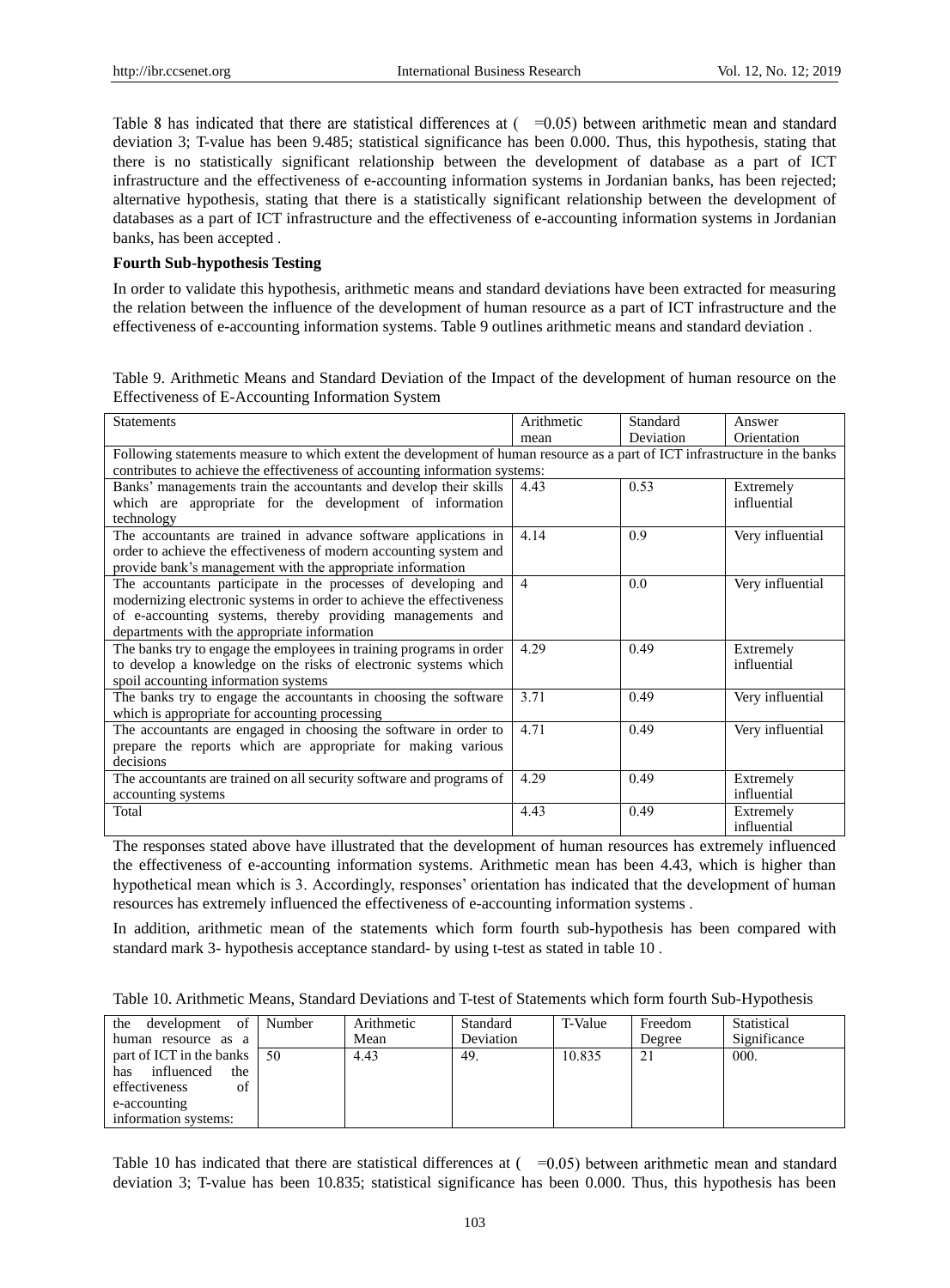rejected; alternative hypothesis, stating that there is a statistically significant relationship between the development of human resource as a part of ICT infrastructure and the effectiveness of e-accounting information systems in Jordanian banks, has been accepted .

# **Fifth Sub-hypothesis Testing**

In order to validate this hypothesis, arithmetic means and standard deviations have been extracted for measuring the relation between the influence of the development of communication and network system as a part of ICT infrastructure and the effectiveness of e-accounting information systems. Table 11 outlines arithmetic means and standard deviation .

| Table 11 .Arithmetic Means and Standard Deviation of the Impact of the development of communication and |  |
|---------------------------------------------------------------------------------------------------------|--|
| network system on the Effectiveness of E-Accounting Information System                                  |  |

| <b>Statements</b>                                                                                                 | Arithmetic | Standard  | Answer      |
|-------------------------------------------------------------------------------------------------------------------|------------|-----------|-------------|
|                                                                                                                   | mean       | Deviation | Orientation |
| Following statements measure to which extent the development of communication and network system as a part of ICT |            |           |             |
| infrastructure in the banks contributes to achieve the effectiveness of accounting information systems:           |            |           |             |
| The bank develops communication networks linking the branches                                                     | 4.43       | 0.53      | Extremely   |
| and management according to the recent developments, and                                                          |            |           | influential |
| maintains them periodically                                                                                       |            |           |             |
| The development of communication and network systems                                                              | 4.43       | 0.53      | Extremely   |
| contributes to the easiness and speediness of exchanging the                                                      |            |           | influential |
| information between various branches and departments                                                              |            |           |             |
| The development of communication and network systems                                                              | 4.43       | 0.9       | Extremely   |
| contributes to achieve the integration of e-accounting information                                                |            |           | influential |
| systems                                                                                                           |            |           |             |
| The development of communication and network systems                                                              | 4.43       | 0.53      | Extremely   |
| contributes to achieve the confidentiality of e-accounting                                                        |            |           | influential |
| information systems                                                                                               |            |           |             |
| The development of communication and network systems                                                              | 4.43       | 0.9       | Extremely   |
| contributes to achieve the accuracy of e-accounting information                                                   |            |           | influential |
| systems                                                                                                           |            |           |             |
| The development of communication and network systems                                                              | 4.43       | 0.9       | Extremely   |
| contributes to the speediness of exchanging the information between                                               |            |           | influential |
| the banks, branches and the central bank, thereby making accounting                                               |            |           |             |
| systems more effective                                                                                            |            |           |             |
| The development of communication and network systems                                                              | 4.43       | 0.9       | Extremely   |
| contributes to the accuracy and speediness of exchanging the                                                      |            |           | influential |
| information between the banks and the clients, thereby making                                                     |            |           |             |
| accounting systems more effective                                                                                 |            |           |             |
| The development of communication and network systems                                                              | 4.43       | 0.9       | Extremely   |
| contributes to the easiness of data access among the users and                                                    |            |           | influential |
| provision of the best services, thereby making accounting systems                                                 |            |           |             |
| more effective                                                                                                    |            |           |             |
| Total                                                                                                             | 4.43       | 0.96      | Extremely   |
|                                                                                                                   |            |           | influential |

The responses stated above have illustrated that the development of communication and network system has extremely influenced the effectiveness of e-accounting information systems. Arithmetic mean has been 4.43, which is higher than hypothetical mean which is 3. It means that developing the methods of exchanging and excessing the data via wireless network contributes extremely to achieve the effectiveness of accounting information systems. Accordingly, responses' orientation has indicated that the development of communication and network systems has extremely influenced the effectiveness of e-accounting information systems .

In addition, arithmetic mean of the statements which form sub-fifth hypothesis has been compared with standard mark 3 - hypothesis acceptance standard- by using t-test as stated in table 12 .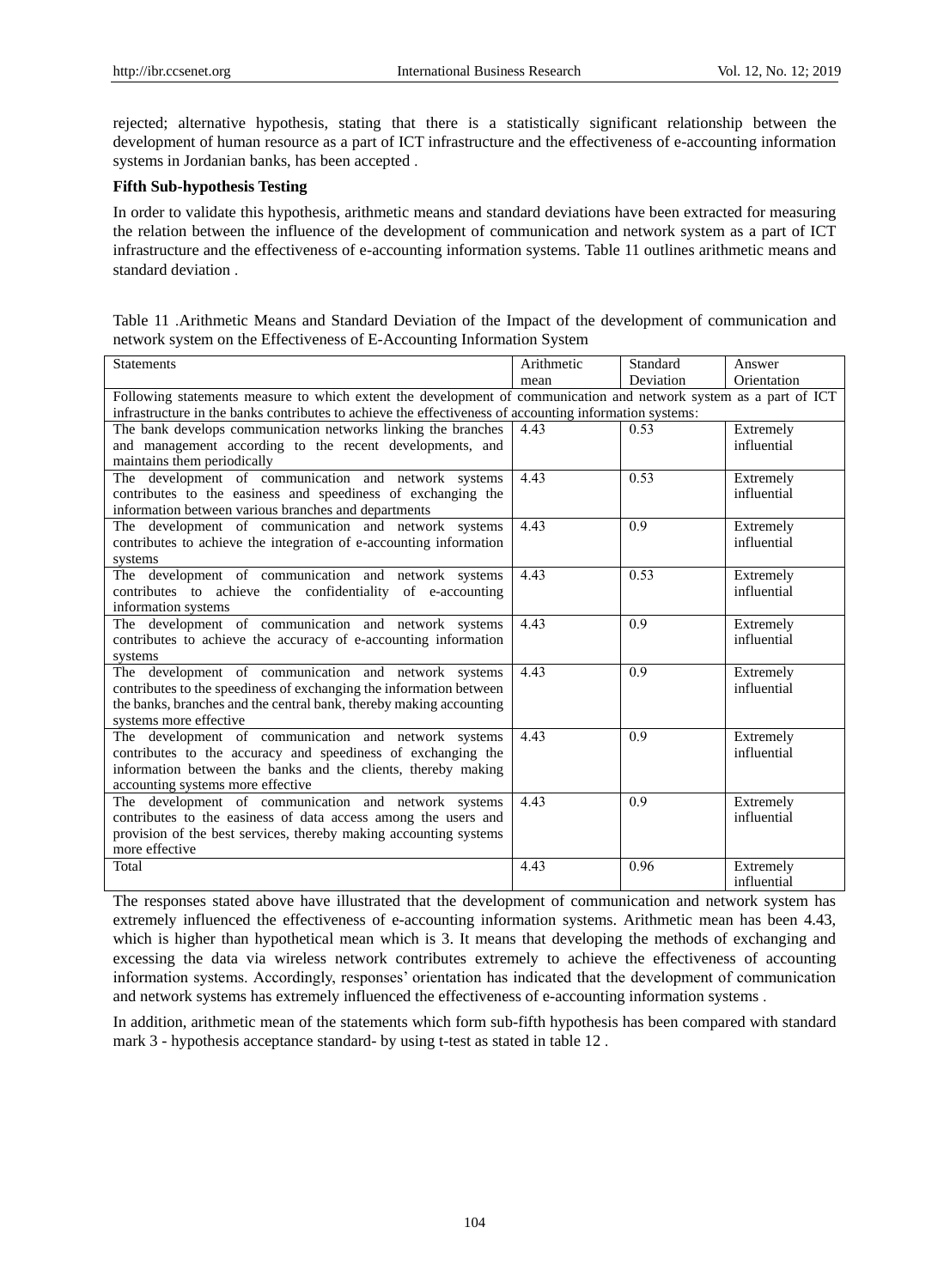| of<br>development<br>the<br>communication<br>and                                                                                        | Number | Arithmetic<br>Mean | Standard<br>Deviation | T-Value | Freedom<br>Degree | Statistical<br>Significance |
|-----------------------------------------------------------------------------------------------------------------------------------------|--------|--------------------|-----------------------|---------|-------------------|-----------------------------|
| network system as a part<br>of ICT in the banks has<br>influenced<br>the<br>effectiveness<br>of<br>e-accounting<br>information systems: | 50     | 4.43               | 96.                   | 10.855  | 21                | 000.                        |

#### Table 12. Arithmetic Means, Standard Deviations and T-test of Statements which form Fifth Hypothesis

Table 12 has indicated that there are statistical differences at  $($  =0.05) between arithmetic mean and standard deviation 3; T-value has been 10.855; statistical significance has been 0.000. Thus, this hypothesis has been rejected; alternative hypothesis, stating that there is statistically significant relationship between the development of communication and network as a part of ICT infrastructure and the effectiveness of e-accounting information systems in Jordanian banks, has been accepted .

#### **First Hypothesis Testing**

It states that there is no statistically significant relationship between the development of ICT infrastructure, including physical and financial resources, software, databases, communication and networks, and its security and the effectiveness of accounting information systems in Jordanian banks .

Table 13 outlines arithmetic means, standard deviations and T-test of hypotheses which form first main hypothesis.

| Field                                                                                                                                                  | Number | Arithmetic<br>mean | Standard<br>Deviation | T-Value | Freedom<br>Degree | Statistical<br>Significance |
|--------------------------------------------------------------------------------------------------------------------------------------------------------|--------|--------------------|-----------------------|---------|-------------------|-----------------------------|
| contribution<br>of the<br>The<br>development of physical<br>resources to the effectiveness<br>of e-accounting information<br>systems                   | 50     | 4.39               | 45.                   | 10.967  | 21                | 000.                        |
| The contribution of the<br>development of software to<br>effectiveness<br>of<br>the<br>information<br>e-accounting<br>systems                          | 50     | 4.50               | 18.                   | 10.835  | 21                | 000.                        |
| The contribution of the<br>development of databases to<br>effectiveness<br>of<br>the<br>information<br>e-accounting<br>systems                         | 50     | 4.73               | 0.82                  | 9.485   | 21                | 000.                        |
| The contribution of the<br>development of<br>human<br>resources to the effectiveness<br>of e-accounting information<br>systems                         | 50     | 4.43               | 49.                   | 10.835  | 21                | 000.                        |
| The contribution of<br>the<br>development<br>of<br>communication and network<br>systems to the effectiveness<br>of e-accounting information<br>systems | 50     | 4.43               | 96.                   | 10.855  | 21                | 000.                        |
| Total                                                                                                                                                  | 50     | 4.496              | 60.                   | 10.655  | 21                | 000.                        |

| Table 13. Arithmetic Means, Standard Deviations and T-test of the statements which form first main hypothesis |  |  |  |  |
|---------------------------------------------------------------------------------------------------------------|--|--|--|--|
|                                                                                                               |  |  |  |  |

According to statistical tests, responses' orientation has indicated that the development of ICT infrastructure which consists of five components has extremely influenced the effectiveness of e-accounting information systems. Arithmetic mean has been 4.496, which is higher than hypothetical mean which is 3. It means that developing the components of ICT infrastructure contributes extremely to achieve the effectiveness of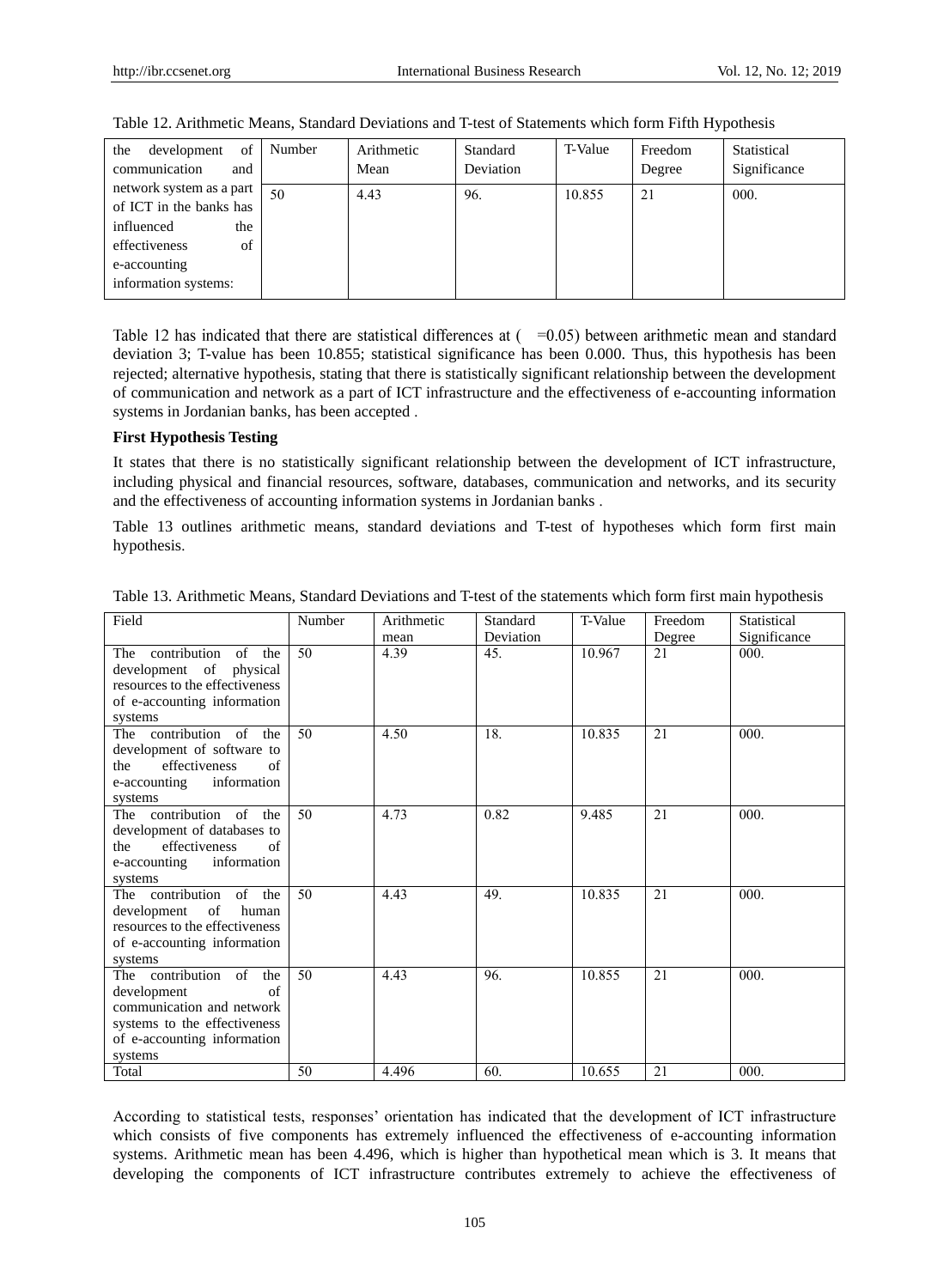accounting information systems. Accordingly, the contribution of the development of database has occupied the first rank, followed by software in second and communication and network systems and human resources in third.

In addition, arithmetic mean of hypothesis fields which form the hypothesis has been compared with standard mark 3 - hypothesis acceptance standard- by using t-test as stated in previous table .

Table 13 has indicated that there are statistical differences at  $($  =0.05) between arithmetic mean and standard deviation 3; T-value has been 10.655; statistical significance has been 0.000. Thus, this hypothesis has been rejected; alternative hypothesis, stating that there is statistically significant relationship between the development of ICT infrastructure, including physical and financial resources, software, databases, communication and networks, and its security and the effectiveness of accounting information systems in Jordanian banks, has been accepted .

## **Second Hypothesis Testing**

In order to validate this hypothesis, arithmetic means and standard deviations have been extracted for measuring the relation between the influence of information security as a part of ICT infrastructure and the effectiveness of e-accounting information systems. Table 14 outlines arithmetic means and standard deviation .

|  |  |                                                                |  |  | Table 14. Arithmetic Mean and Standard Deviation of the Impact of the development of Information Security |  |
|--|--|----------------------------------------------------------------|--|--|-----------------------------------------------------------------------------------------------------------|--|
|  |  | System on the Effectiveness of E-Accounting Information System |  |  |                                                                                                           |  |

| <b>Statements</b>                                                                                                                                                                                                              | Arithmetic<br>mean | Standard<br>Deviation | Answer<br>Orientation    |  |  |  |  |
|--------------------------------------------------------------------------------------------------------------------------------------------------------------------------------------------------------------------------------|--------------------|-----------------------|--------------------------|--|--|--|--|
| Following statements measure to which extent the development of information security as a part of ICT infrastructure in the<br>banks contributes to achieve the effectiveness of e-accounting information systems in the banks |                    |                       |                          |  |  |  |  |
| The role of developing information security in achieving information confidentiality                                                                                                                                           |                    |                       |                          |  |  |  |  |
| information security and<br>protection<br>Developing<br>programs<br>contributes to maintain accounting information confidentiality                                                                                             | 3.71               | 49                    | Very influential         |  |  |  |  |
| Developing physical means of information protection contributes to<br>maintain accounting information confidentiality                                                                                                          | 4.41               | 0.90                  | Very influential         |  |  |  |  |
| The banks develop policies and procedures of information<br>security,<br>thereby<br>maintaining<br>protection<br>and<br>information<br>confidentiality                                                                         | 4.71               | 0.49                  | Extremely<br>influential |  |  |  |  |
| Developing information protection systems contributes to the classification of accounting information, confidentiality, thereby<br>tightening control procedures according to the degree of information confidentiality        |                    |                       |                          |  |  |  |  |
| Developing information security and protection such as anti-virus<br>and firewalls contributes to achieve the integrity of accounting<br>information                                                                           | 4.71               | 0.49                  | Extremely<br>influential |  |  |  |  |
| Developing information security and protection programs and<br>amending and deletion processes performed by the employees,<br>clients and users contributes to achieve the integrity of accounting<br>information              | 4.71               | 0.49                  | Extremely<br>influential |  |  |  |  |
| The banks develop the policies and procedures of information<br>protection and security in accordance with technical advance,<br>thereby maintaining the integrity of accounting information                                   | 4.14               | 0.9                   | Very influential         |  |  |  |  |
| The development of copying systems of accounting systems and<br>shifting from traditional electronic copying processes to modern<br>systems of e-clouds contributes to achieve the integrity of<br>accounting information      | 3.71               | 0.49                  | Very influential         |  |  |  |  |
| The role of developing information security programs in ensuring information access (readiness)                                                                                                                                |                    |                       |                          |  |  |  |  |
| Developing information security and protection such as anti-virus<br>and firewalls contributes to the easiness of accessing the information                                                                                    | 4.71               | 0.49                  | Extremely<br>influential |  |  |  |  |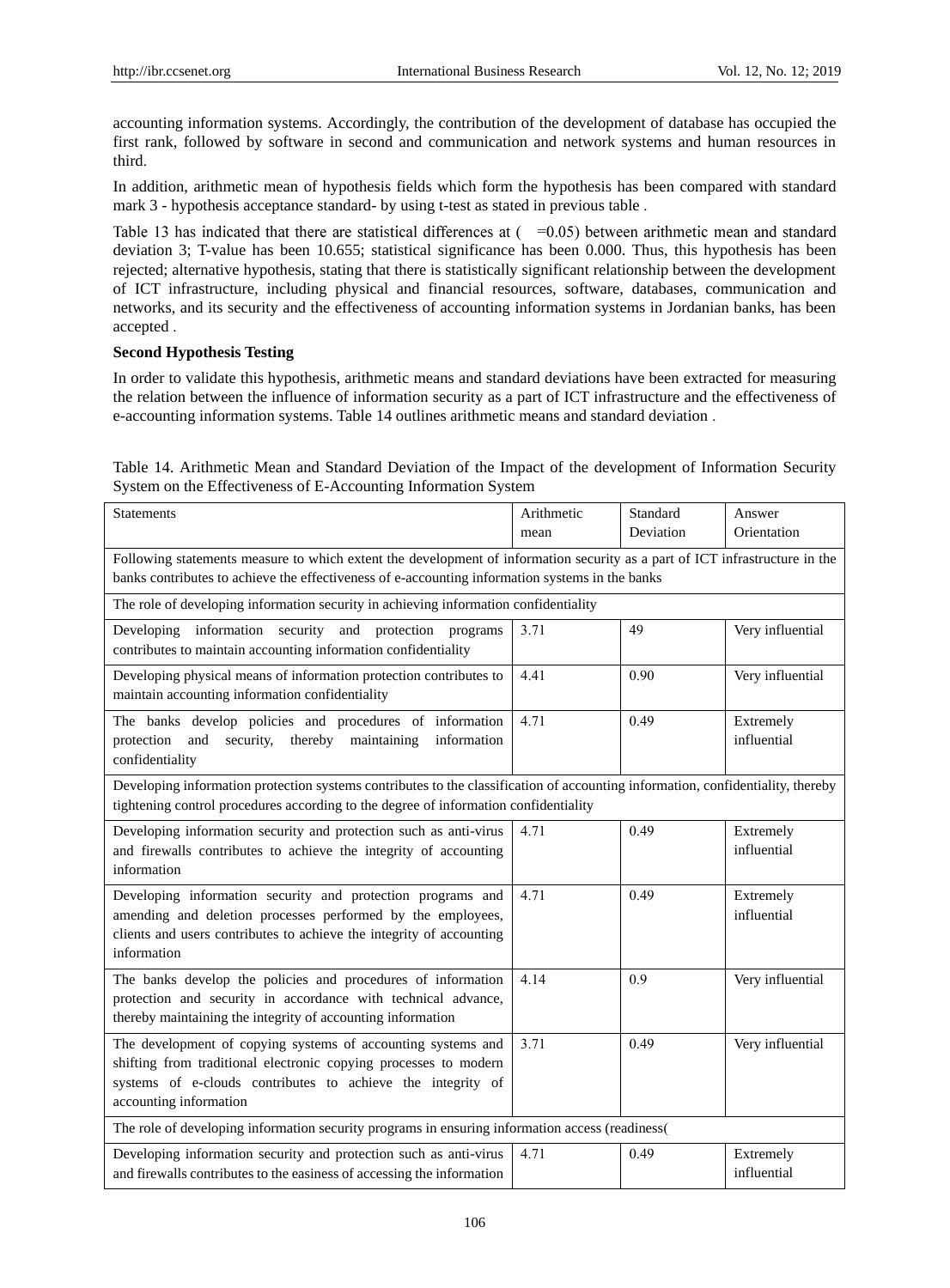| at any time.                                                                                                                                                          |      |          |                          |
|-----------------------------------------------------------------------------------------------------------------------------------------------------------------------|------|----------|--------------------------|
| Developing information security and protection such as anti-virus<br>and firewalls contributes to the possibility of information access<br>without problems or errors | 4.71 | 0.49     | Extremely<br>influential |
| The banks develop the policies and procedures of information<br>protection and security for ensuring information readiness and<br>security                            | 5    | $\theta$ | Extremely<br>influential |
| The bank has security department which control and develop all<br>activities of information security in order to ensure the continuity of<br>systems and processes    | 5    | $\theta$ | Extremely<br>influential |
| The role of the development of information security in achieving user satisfaction                                                                                    |      |          |                          |
| The development of information security contributes to increase the<br>trust of e-banking data and transactions                                                       | 5    | $\theta$ | Extremely<br>influential |
| the users find the systems easy to use and understandable due to the<br>development they have witnessed                                                               | 5    | $\theta$ |                          |
| Total                                                                                                                                                                 | 4.43 | 0.18     | Extremely<br>influential |

The results of statistical analysis have indicated that the arithmetic mean of study statements has been 4.43 which is higher than hypothetical mean. Thus, it has illustrated that the development of information security system as a part of ICT infrastructure influences the effectiveness of e-accounting information systems .

In addition, arithmetic mean of the statements which form second hypothesis has been compared with standard mark 3- hypothesis acceptance standard- by using t-test as stated in table 15 .

| development of<br>The<br>information<br>security         | Number | Arithmetic<br>Mean | Standard<br>Deviation | T-Value | Freedom<br>Degree | Statistical<br>Significance |
|----------------------------------------------------------|--------|--------------------|-----------------------|---------|-------------------|-----------------------------|
| system as a part of ICT<br>infrastructure                | 50     | 3.37               | 18.                   | 35.686  | 21                | 000.                        |
| influences<br>the<br>effectiveness<br>of<br>e-accounting |        |                    |                       |         |                   |                             |
| information systems.                                     |        |                    |                       |         |                   |                             |

Table 15. Arithmetic Means, Standard Deviations and T-test of Statements which form second Hypothesis

Table 15 has indicated that there are statistical differences at  $($  =0.05) between arithmetic mean and standard deviation 3; T-value has been 35.686; statistical significance has been 0.000. Thus, this hypothesis, stating that there is no statistically significant relationship between the development of information security system as a part of ICT infrastructure and the effectiveness of e-accounting information systems in Jordanian banks, has been rejected; alternative hypothesis, stating that there is statistically significant relationship between the development of information security system as a part of ICT infrastructure and the effectiveness of e-accounting information systems in Jordanian banks , has been accepted .

# **20. Results and Recommendations**

# **Results**

Based on statistical analysis, the study found the following results

There is statistically significant relationship between the development of ICT infrastructure, including physical and financial resources, software, databases, communication and networks, and its security and the effectiveness of accounting information systems in Jordanian banks .

There is statistically significant relationship between the development of physical resource as a part of ICT infrastructure and the effectiveness of e-accounting information systems in Jordanian banks .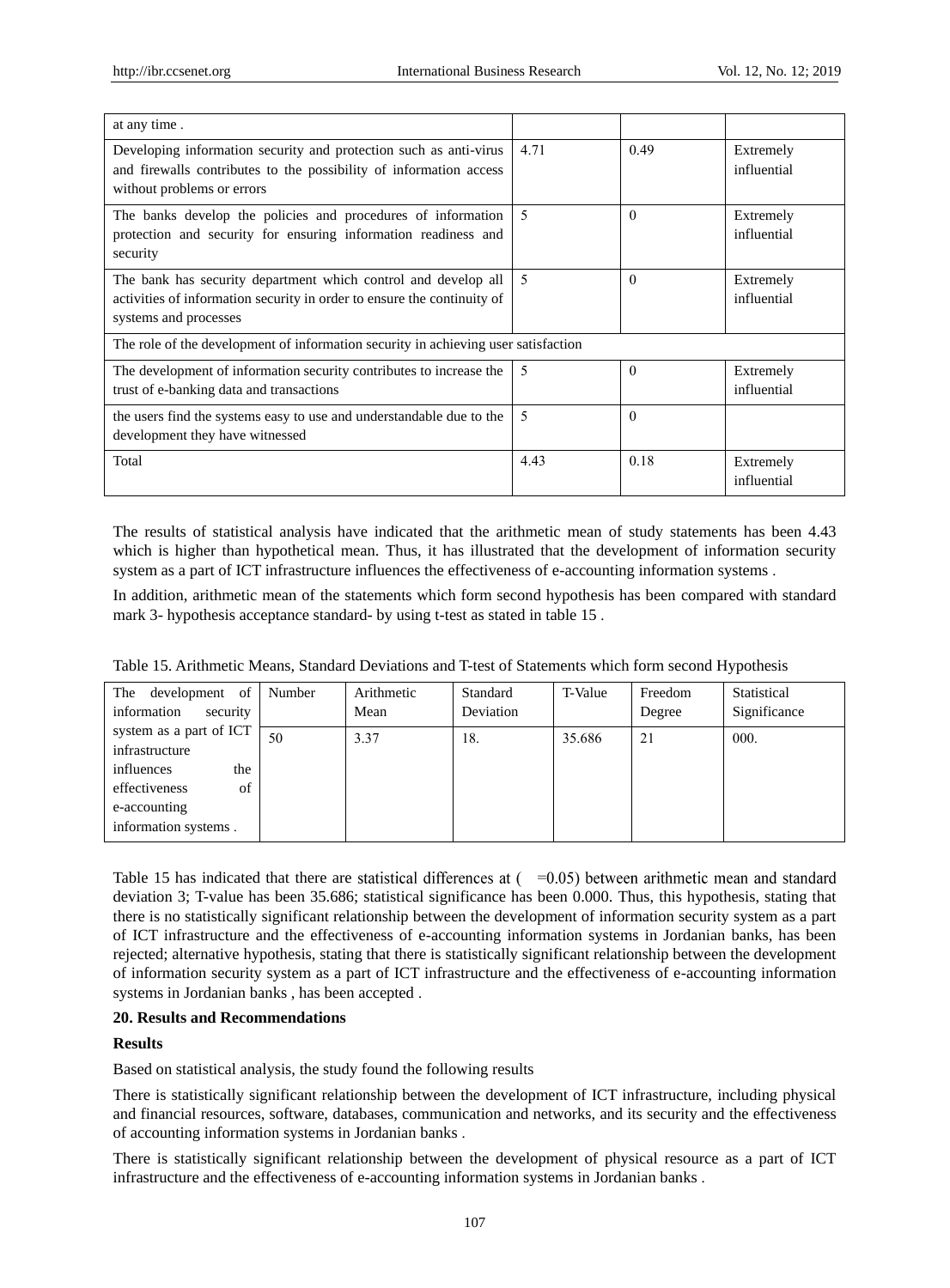There is statistically significant relationship between the development of software as a part of ICT infrastructure and the effectiveness of e-accounting information systems in Jordanian banks.

There is statistically significant relationship between the development of databases as a part of ICT infrastructure and the effectiveness of e-accounting information systems in Jordanian banks.

There is statistically significant relationship between the development of human resources as a part of ICT infrastructure and the effectiveness of e-accounting information systems in Jordanian banks.

There is statistically significant relationship between the development of communication and networks as a part of ICT infrastructure and the effectiveness of e-accounting information systems in Jordanian banks.

There is no statistically significant relationship between the development of information security system as a part of ICT infrastructure and the effectiveness of e-accounting information systems in Jordanian banks.

#### **Recommendations**

The following recommendations for research have been based on the study findings :

Jordanian banks shall continually pay a special attention to all developments of information technology field and its impact on accounting information systems .

Security controls of accounting information systems shall be paid a special attention in order to ensure the confidentiality, reliability and integration of accounting information.

Training programs, workshops of information technology and accounting information systems shall be held for the employees, in particularly the accountants, in order to provide a specialized knowledge on e- systems.

The accountants shall be engaged in the stages of purchasing electronic and controlling accounting systems; their opinions shall be taken in order to provide the appropriate information and internal controls .

Implementation process of the policies and procedures of information systems and security shall be followed up and objectively evaluated .

All policies and procedures shall be amended in order to keep up with the developments of information technology systems and security and achieve the properties of accounting information .

#### **References**

- Abdullah, K. A., & Qarani, K. (2007). Banking Environment and Its Impact on Efficiency and Effectiveness of accounting Information Systems: Analytical Study on Commercial Banks in Jordan. *Jordanian Journal of Humanities and Social Sciences, 10,* 1-19.
- Al-Ammari, A. (2004). Accounting Information System and Administrative Making-Decision in Commercial Banks. *Journal of Humanities, Algeria*.
- Al-Dahrawy, K. A., & Mohammad, S. K. (2002). *Accounting Information Systems.* New University House, Cairo, Egypt.
- Al-Matarneh, G. F., & Al-Shrairi, J. A. (2010). Impact of Information technology on Effectiveness of Accounting Information Systems in Jordanian Pharmaceutical Companies. *Al-Manara Magazine, 16*(1), 97-120.
- Al-Qatawneh, A. (2005). *Impact of Using Information Technology On Effectiveness of Accounting Information System: A Study on Bank and Insurance Facilities Listed in Amman Stock Market In the First Market* (Unpublished PhD Thesis). Arab Academy of financial and banking Sciences, Amman, Jordan.
- Al-Shami, A. Y. (2009). *Impact of Qualitative Properties of Accounting Information On Quality of Financial Reports of Commercial Banks working in Republic of Yemen* (Unpublished Master Thesis). Middle East University For Graduate Studies, Jordan .
- Fadel, A. (2007). *Extent of Impact of Environmental, Regulatory, Behavioural, Technological Factors On Effectiveness of Accounting Information Systems In Commercial Banks In The Republic of Yemen* (Unpublished Master Thesis). Al- Al-Bayt University, Jordan.
- Karfou, A. T., & Muhsen, L. (2016). Impact of Using Automated Accounting Information Systems On The Effectiveness of Information. Diyala University. *Journal of Management and Economics, Al-Mustansiriya University, Iraq.*
- Moskov, S. (2002). *Accounting Information Systems For Making- Decisions: Concepts and Applications* (Kamal Al-Din Saeed and Ahmad Hajjaj, Trans.). Mars Publishing House, Al-Riyadh: Saudi Arabia.
- Qassem, A. M. (2004). *Analysis and Design of Accounting Information Systems* (1st ed.). Dar Al-Thaqafa For